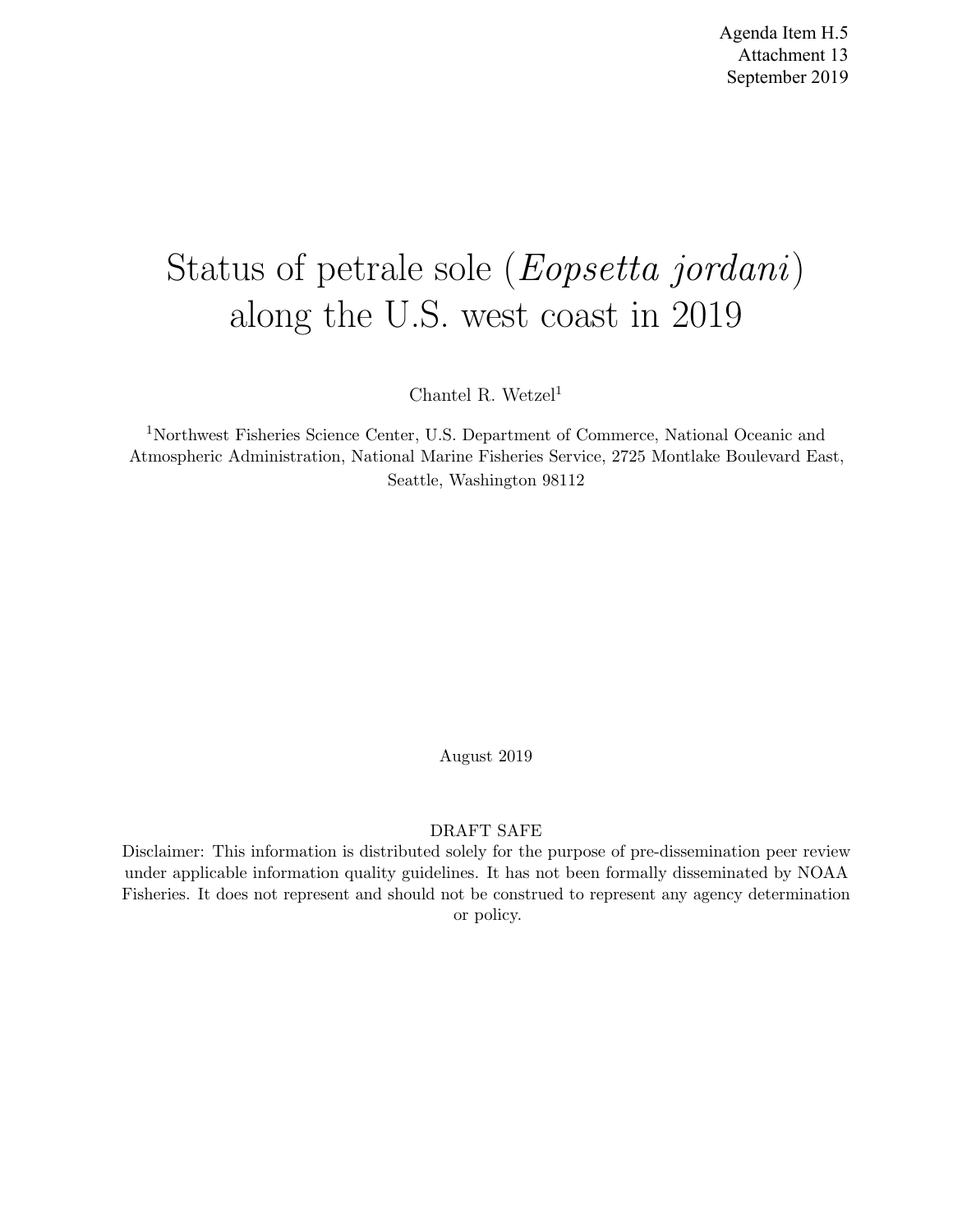This report may be cited as:

Wetzel, C.R. 2019. Status of petrale sole (Eopsetta jordani) along the U.S. west coast in 2019. Pacific Fishery Management Council, 7700 Ambassador Place NE, Suite 200, Portland, OR 97220.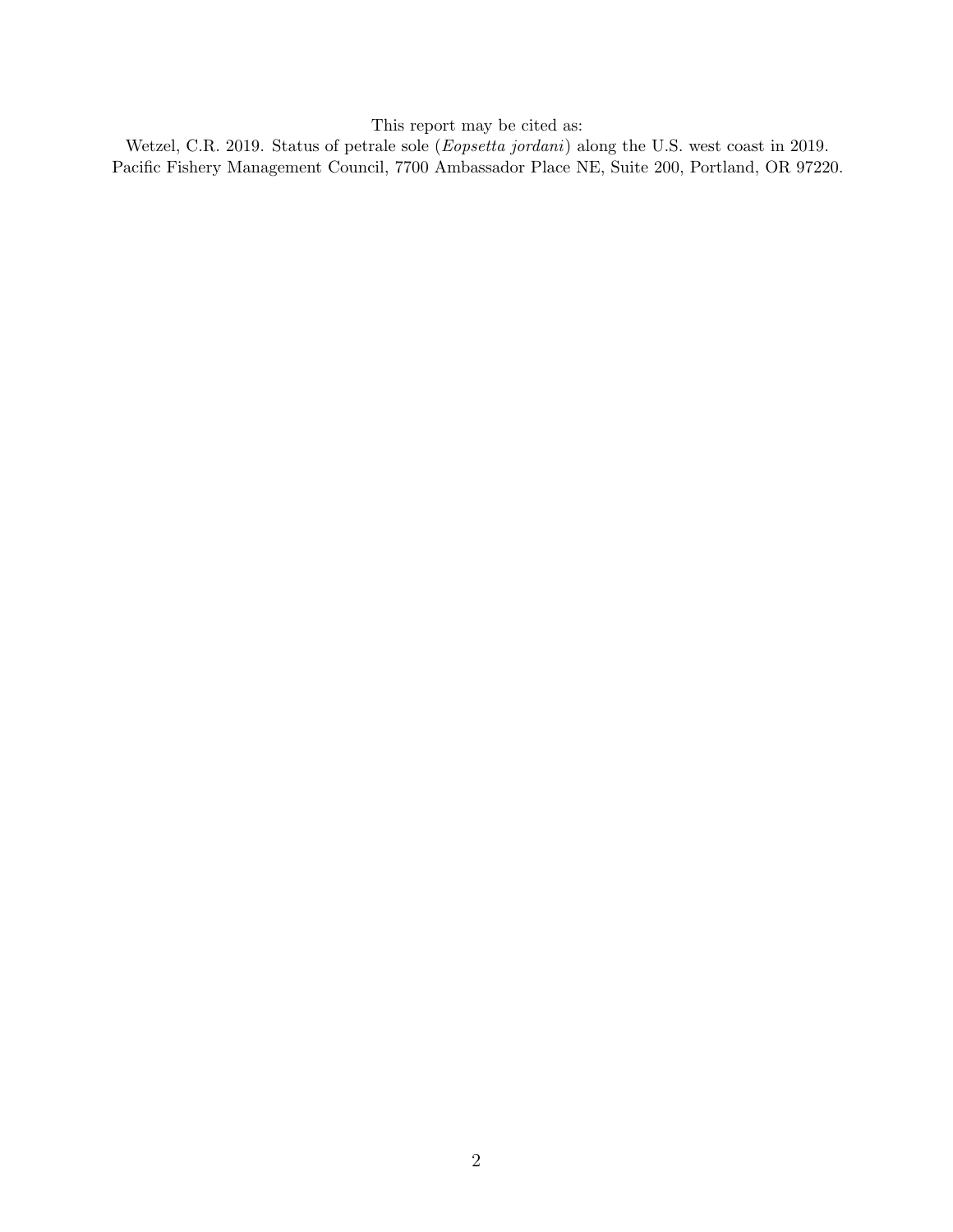# Status of petrale sole (Eopsetta jordani) along the U.S. west coast in 2019

## Contents

|                |      | <b>Executive Summary</b>                                                    | i                |
|----------------|------|-----------------------------------------------------------------------------|------------------|
|                |      |                                                                             | $\mathbf{i}$     |
|                |      |                                                                             | i                |
|                |      |                                                                             | iii              |
|                |      |                                                                             | iii              |
|                |      |                                                                             | iv               |
|                |      |                                                                             | vii              |
|                |      |                                                                             | ix               |
|                |      |                                                                             | xii              |
|                |      |                                                                             | xii              |
|                |      |                                                                             | xiii             |
|                |      |                                                                             | xiv              |
|                |      | Decision Table                                                              | XV               |
|                |      |                                                                             | xvii             |
| $\mathbf 1$    |      | Introduction                                                                | 1                |
|                | 1.1  |                                                                             | 1                |
|                | 1.2  |                                                                             | $\overline{2}$   |
|                | 1.3  |                                                                             | $\overline{2}$   |
|                | 1.4  | Summary of Management History and Performance $\ldots \ldots \ldots \ldots$ | 3                |
|                | 1.5  |                                                                             | $\overline{5}$   |
| $\overline{2}$ | Data |                                                                             | $\overline{5}$   |
|                | 2.1  |                                                                             | $\overline{6}$   |
|                |      |                                                                             |                  |
|                |      | NWFSC West Coast Groundfish Bottom Trawl Survey<br>2.1.1                    | $\boldsymbol{6}$ |
|                |      | AFSC/NWFSC West Coast Triennial Shelf Survey<br>2.1.2                       | $\overline{7}$   |
|                | 2.2  |                                                                             | 9                |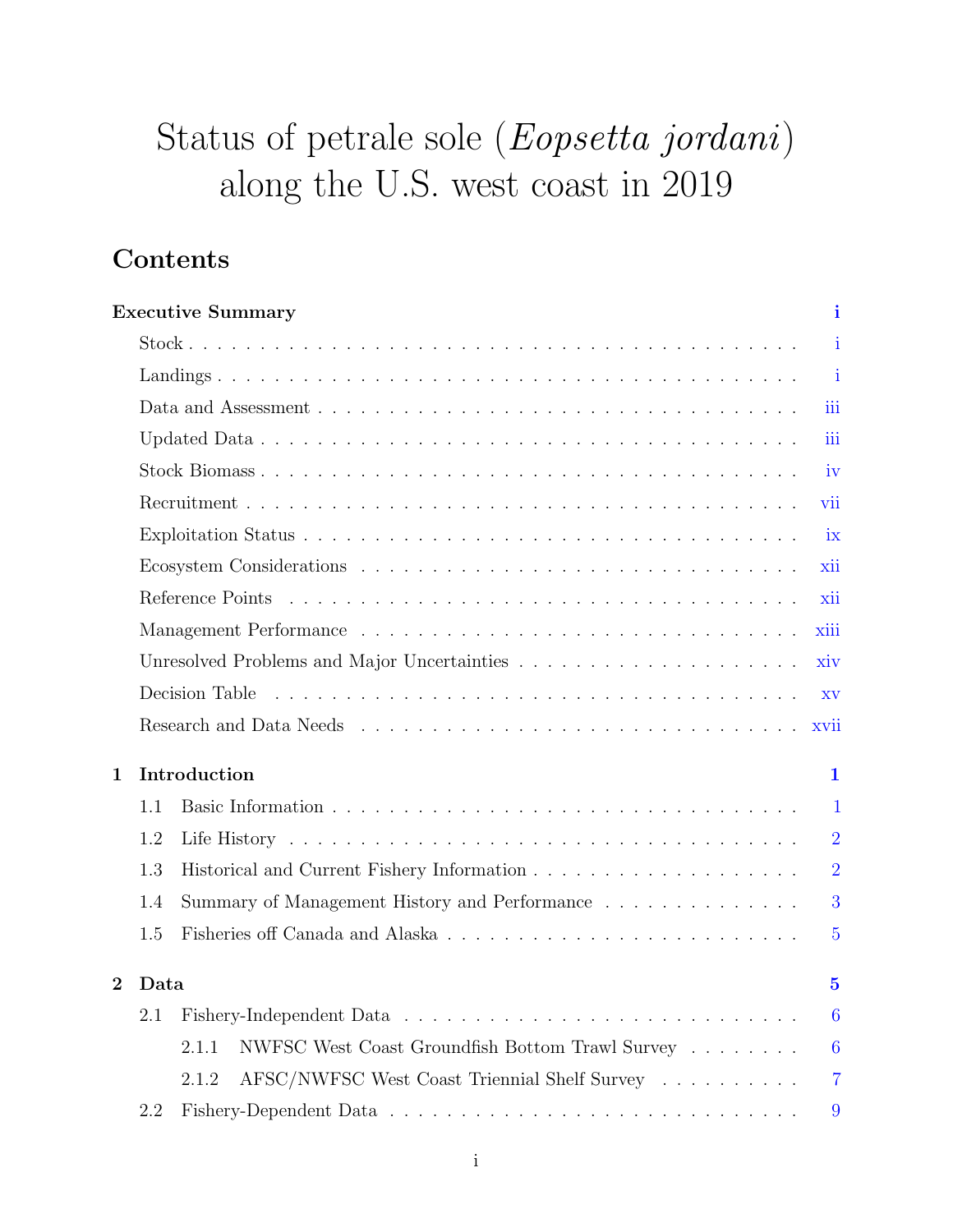|   |     | 2.2.1 |                                                                                                 | 9  |
|---|-----|-------|-------------------------------------------------------------------------------------------------|----|
|   |     | 2.2.2 |                                                                                                 | 10 |
|   |     | 2.2.3 |                                                                                                 | 11 |
|   |     | 2.2.4 | Historical Commercial Catch-Per-Unit Effort/Logbooks                                            | 11 |
|   |     | 2.2.5 |                                                                                                 | 11 |
|   | 2.3 |       |                                                                                                 | 12 |
|   |     | 2.3.1 |                                                                                                 | 12 |
|   |     | 2.3.2 |                                                                                                 | 13 |
|   |     | 2.3.3 | Sex Ratio $\ldots \ldots \ldots \ldots \ldots \ldots \ldots \ldots \ldots \ldots \ldots \ldots$ | 14 |
|   |     | 2.3.4 |                                                                                                 | 14 |
|   |     | 2.3.5 |                                                                                                 | 14 |
|   |     | 2.3.6 |                                                                                                 | 15 |
|   |     | 2.3.7 | Environmental and Ecosystem Data                                                                | 15 |
| 3 |     |       | <b>Assessment Model</b>                                                                         | 15 |
|   | 3.1 |       | History of Modeling Approaches Used for This Stock                                              | 15 |
|   | 3.2 |       | General Model Specifications and Assumptions                                                    | 16 |
|   |     | 3.2.1 | Changes Between the 2013, the 2015 Update, and the Current Update<br>Assessment Model           | 16 |
|   |     | 3.2.2 |                                                                                                 | 17 |
|   |     | 3.2.3 |                                                                                                 | 17 |
|   |     | 3.2.4 |                                                                                                 | 18 |
|   |     | 3.2.5 |                                                                                                 | 18 |
|   |     | 3.2.6 | Key Assumptions and Structural Choices                                                          | 18 |
|   |     | 3.2.7 |                                                                                                 | 19 |
|   |     | 3.2.8 |                                                                                                 | 19 |
|   | 3.3 |       |                                                                                                 | 19 |
|   |     | 3.3.1 |                                                                                                 | 19 |
|   |     | 3.3.2 | Fits to the Data                                                                                | 21 |
|   |     | 3.3.3 |                                                                                                 | 22 |
|   |     | 3.3.4 |                                                                                                 | 23 |
|   |     | 3.3.5 |                                                                                                 | 24 |
|   |     | 3.3.6 |                                                                                                 | 24 |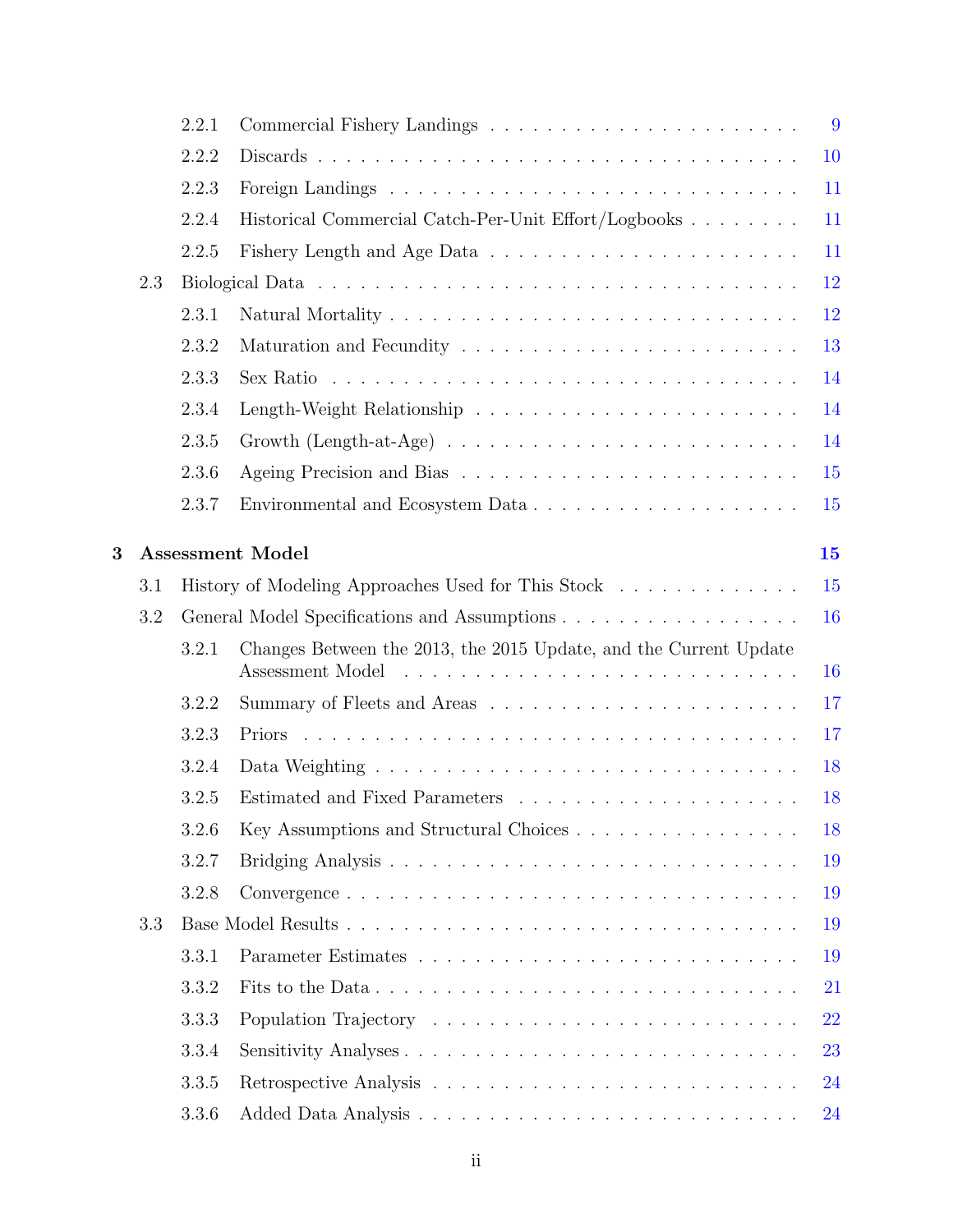|                 | 3.3.7                 |                                                        | 25  |
|-----------------|-----------------------|--------------------------------------------------------|-----|
|                 | 3.3.8                 |                                                        | 25  |
|                 | 3.3.9                 |                                                        | 26  |
|                 |                       | 4 Harvest Projections and Decision Tables              | 26  |
| $5\overline{)}$ |                       | <b>Regional Management Considerations</b>              | 27  |
| 6               | <b>Research Needs</b> |                                                        | 27  |
| $7\degree$      | Acknowledgments       |                                                        | 27  |
| 8               | References            |                                                        | 29  |
| 9               | <b>Tables</b>         |                                                        | 34  |
|                 | 10 Figures            |                                                        | 69  |
|                 |                       | 11 Appendix A. Detailed Fit to Length Composition Data | 186 |
|                 |                       | 12 Appendix B. Detailed Fit to Age Composition Data    | 208 |
|                 |                       | 13 Appendix C. List of Auxiliary Files Available       | 224 |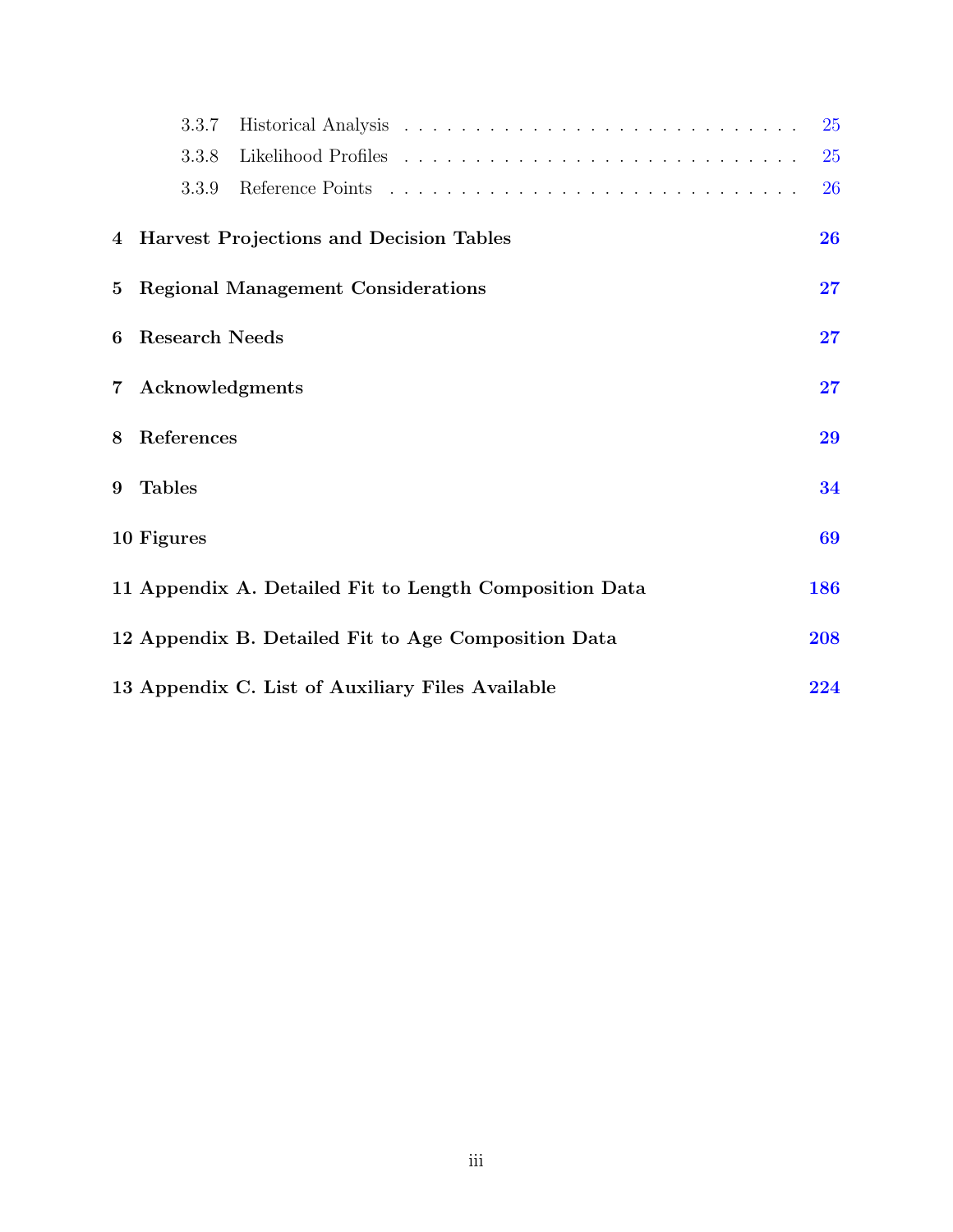## Executive Summary

## Stock

This assessment reports the status of the petrale sole (*Eopsetta jordani*) off the U.S. coast of California, Oregon, and Washington using data through 2018. While petrale sole are modeled as a single stock, the spatial aspects of the coast-wide population are addressed through geographic separation of data sources/fleets where possible. There is currently no genetic evidence suggesting distinct biological stocks of petrale sole off the U.S. coast. The limited tagging data available to describe adult movement suggests that petrale sole may have some homing ability for deep water spawning sites but also have the ability to move long distances between spawning sites, inter-spawning season, as well as seasonally.

## Landings

While records do not exist, the earliest catches of petrale sole are reported in 1876 in California and 1884 in Oregon. In this assessment, fishery removals have been divided among 4 fleets: 1) Winter North trawl, 2) Summer North trawl, 3) Winter South trawl, and 4) Summer South trawl. Landings for the North fleet are defined as fish landed in Washington and Oregon ports. Landings for the South fleet are defined as fish landed in California ports. Recent annual catches between 1981-2018 range between 755 and 3008 mt per year and the most recent year landings are shown in Table a. The landings are summarized into winter and summer fleets where winter is defined as November to February and summer running from March to October. Petrale sole are caught nearly exclusively by trawl fleets; non-trawl gears contribute only a small fraction of the catches across all years.

From the inception of the fishery through the war years, the vast majority of catches occurred between March and October (the summer fishery), when the stock is dispersed over the continental shelf. The post-World War II period witnessed a steady decline in the amount and proportion of annual catches occurring during the summer months (March-October). Conversely, petrale sole catch during the winter season (November-February), when the fishery targets spawning aggregations, has exhibited a steadily increasing trend since the 1940s. From the mid-1980s through the early 2000s, catches during the winter months were roughly equivalent to or exceeded catches throughout the remainder of the year, whereas during the past 10 years, the relative catches during the winter and summer have been more variable across years (Table a). Petrale sole are a desirable market species and discarding has historically been low.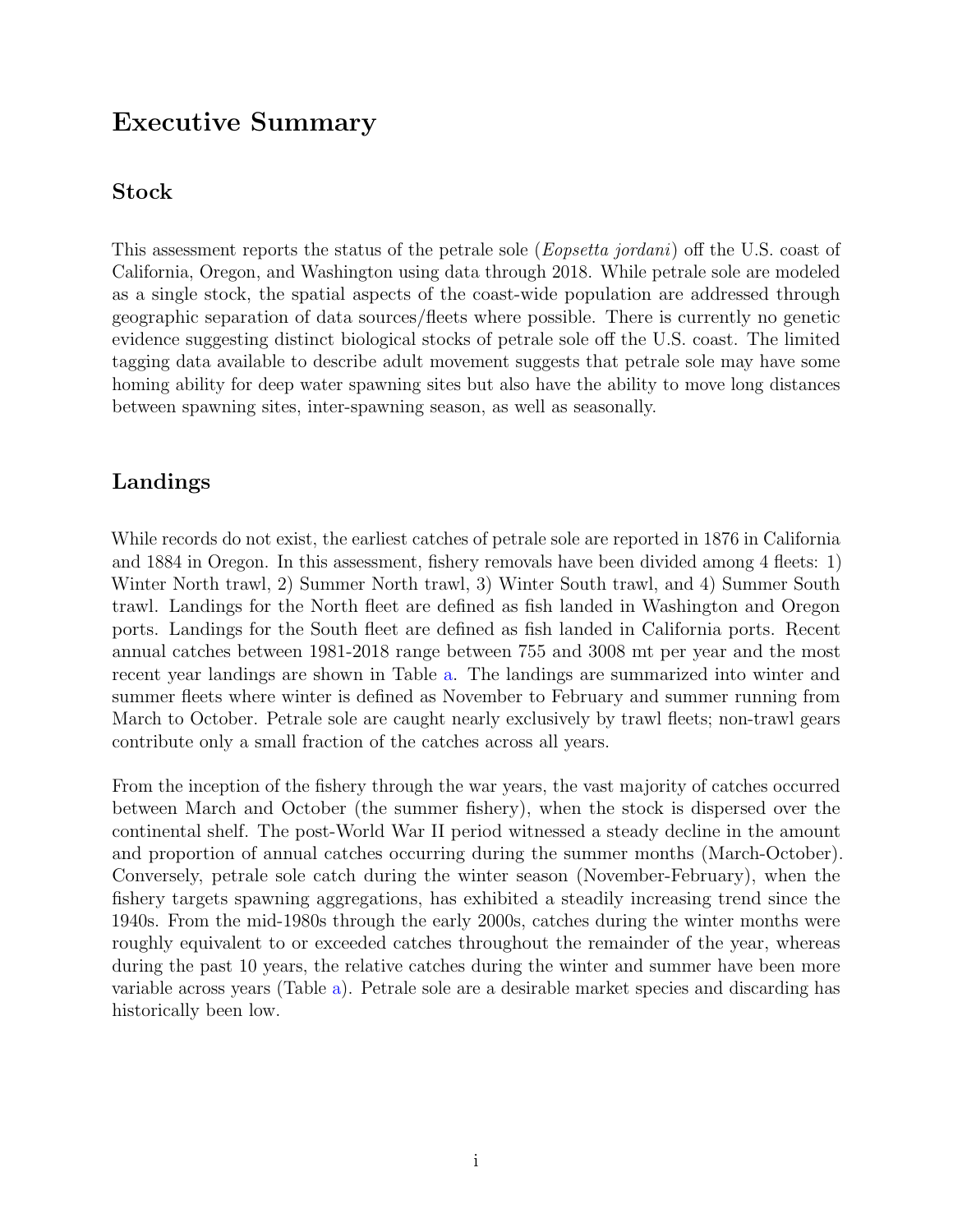| Year | Winter | Summer | Winter         | Summer | Total    |
|------|--------|--------|----------------|--------|----------|
|      | N)     | N)     | $\mathrm{(S)}$ | `S`    | Landings |
| 2009 | 847    | 642    | 470            | 250    | 2209     |
| 2010 | 264    | 292    | 78             | 121    | 755      |
| 2011 | 224    | 427    | 40             | 78     | 768      |
| 2012 | 410    | 494    | 124            | 108    | 1135     |
| 2013 | 513    | 1045   | 130            | 280    | 1967     |
| 2014 | 853    | 861    | 273            | 386    | 2373     |
| 2015 | 1040   | 1077   | 215            | 354    | 2686     |
| 2016 | 865    | 1168   | 237            | 235    | 2506     |
| 2017 | 1142   | 1271   | 201            | 393    | 3008     |
| 2018 | 957    | 1262   | 218            | 402    | 2840     |

Table a: Landings (mt) for the past 10 years for petrale sole by source.



Figure a: 'Landings of by the Northern and Southern winter and summer fleets off the U.S. west coast.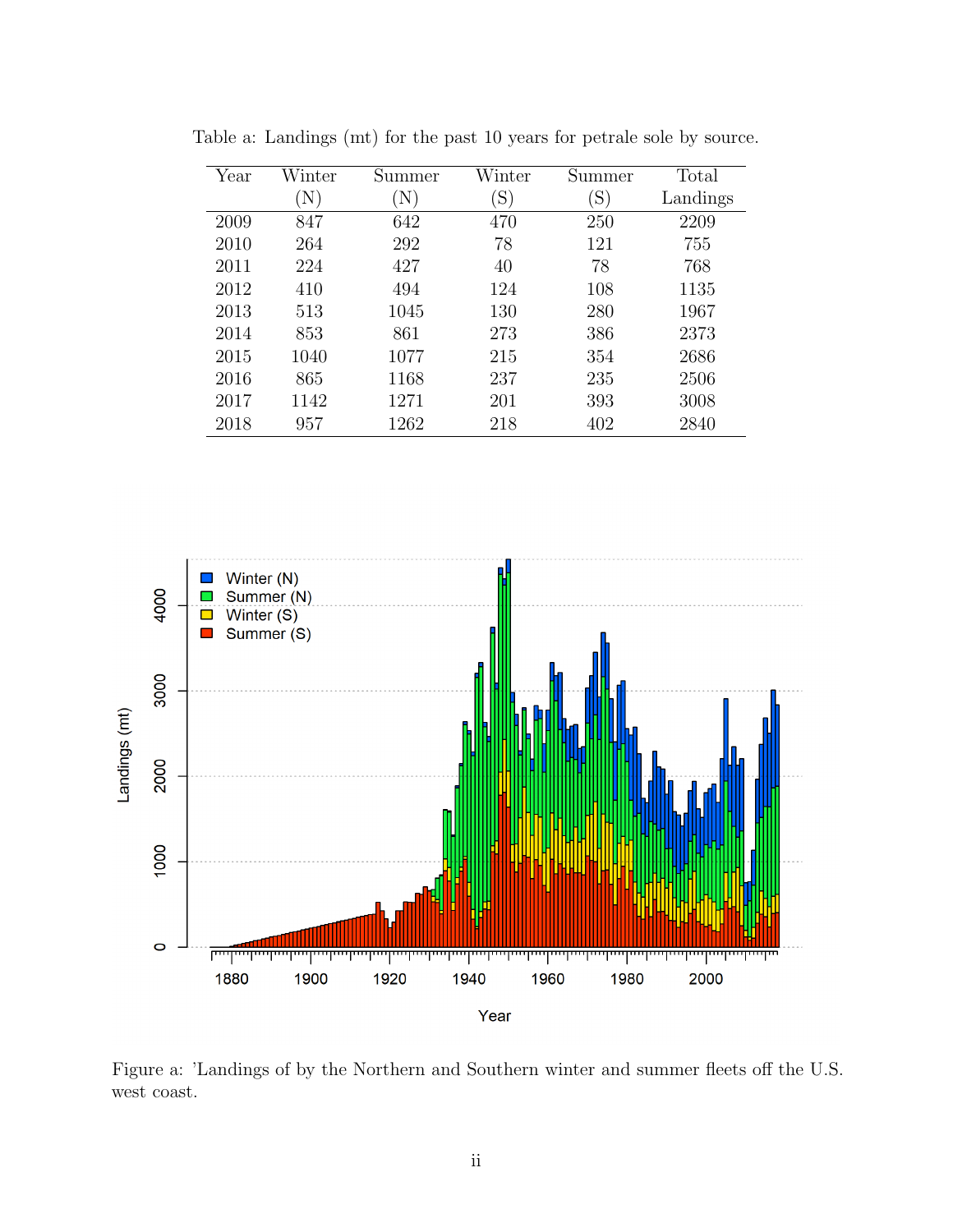## Data and Assessment

This an update assessment for petrale sole, which was last assessed in 2013 and updated in 2015. This update assessment was conducted using the length- and age-structured modeling software Stock Synthesis (version 3.30.13). The coastwide population was modeled allowing separate growth and mortality parameters for each sex (a two-sex model) with the fishing year beginning on November 1 and ending on October 31. The fisheries are structured seasonally based on winter (November to February) and summer (March to October) fishing seasons due to the development and growth of the wintertime fishery, which began in the 1950s. In recent decades, wintertime catches have often exceed summertime catches. The fisheries are modeled as the Winter North and Summer North fleets, where the North includes both Washington and Oregon, and Southern Winter and Southern Summer encompasses California fisheries.

The model includes fishery data in the form of catches, discard rates and average weights, length- and age-frequency data, as well as standardized winter fishery catch-per-unit-effort (CPUE). Biological data are derived from both port and on-board observer sampling programs. The National Marine Fisheries Service (NMFS) AFSC/NWFSC West Coast Triennial Shelf Survey early (1980, 1983, 1986, 1989, 1992) and late period (1995, 1998, 2001, and 2004) and the NWFSC West Coast Groundfish Bottom Trawl Survey (2003-2018) relative biomass indices and biological sampling provide fishery independent information on relative trend and demographics of the petrale sole stock.

## Updated Data

The base assessment model structure is consistent with the 2013 assessment and the 2015 update, except as noted here. Modifications from the previous assessment model include:

- 1. Commercial catches (2015-2018 added);
- 2. Commercial length and age data (all years reprocessed, 2015-2018 added);
- 3. Observed discard rates, average weights, and lengths (2002-2017 reprocessed, 2014-2017 added);
- 4. AFSC/NWFSC West Coast Triennial Shelf Survey early and late indices of abundance and length composition data (1980-2004 reprocessed);
- 5. NWFSC West Coast Groundfish Bottom Trawl Survey index of abundance, length and age composition data (2003-2018 reprocessed, 2015-2018 added);
- 6. Model tuning to re-weight data using the McAllister and Iannelli approach (same approach applied in the 2013 assessment);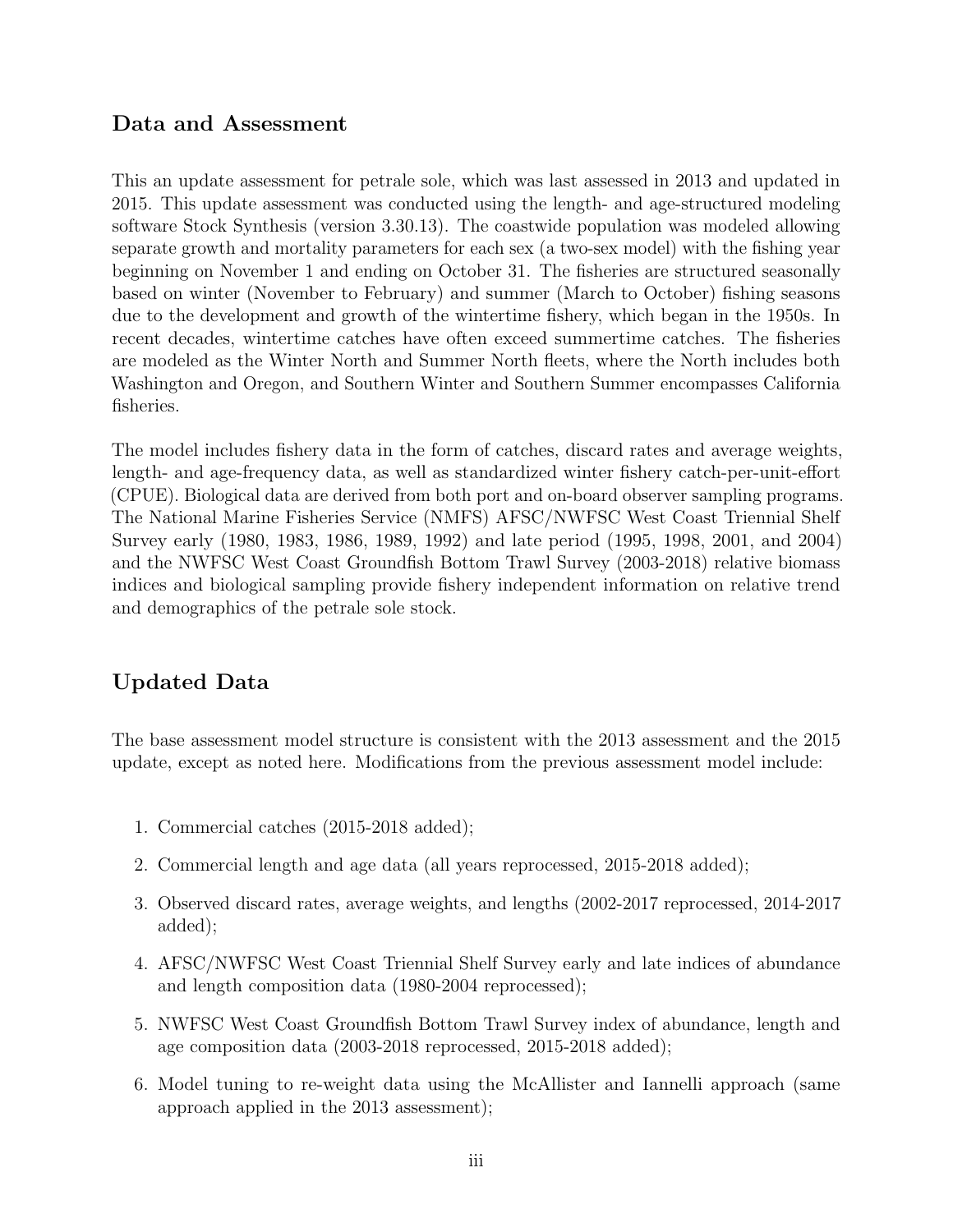- 7. Length-weight relationship parameters estimated outside of the stock assessment model from the NWFSC West Coast Groundfish Bottom Trawl Survey data up to 2018 and input as fixed values;
- 8. The natural mortality prior for female and male fish was updated; and,
- 9. Model fitting using latest version of Stock Synthesis (SS v.3.30.13).

#### Stock Biomass

Petrale sole were lightly exploited during the early 1900s, but by the 1950s, the fishery was well developed with the stock showing declines in biomass and catches (Figures a and b). The rate of decline in spawning biomass accelerated through the 1970s reaching minimums generally around or below 10% of the unexploited levels during the 1980s through the early 2000s (Figure c). The petrale sole spawning stock biomass is estimated to have increased in recent years due to reduced catches during rebuilding and in response to above average recruitment in 2006, 2007, and 2008. The 2019 estimated spawning biomass relative to unfished equilibrium spawning biomass is above the target of 25% of unfished spawning biomass, at 39.1% ( $\sim 95\%$  asymptotic interval:  $\pm 28.2\%$ -50.1%) (Table b).

| Year | Spawning Biomass | 95%           | Estimated      | 95%             |
|------|------------------|---------------|----------------|-----------------|
|      | (m t)            | Confidence    | Relative       | Confidence      |
|      |                  | Interval      | Spawning       | Interval        |
|      |                  |               | <b>Biomass</b> |                 |
| 2010 | 4227             | $3452 - 5002$ | 0.127          | $0.087 - 0.166$ |
| 2011 | 5378             | 4414 - 6342   | 0.161          | $0.111 - 0.211$ |
| 2012 | 7205             | 5958 - 8452   | 0.216          | $0.150 - 0.281$ |
| 2013 | 9488             | 7888 - 11087  | 0.284          | $0.199 - 0.369$ |
| 2014 | 11433            | 9524 - 13341  | 0.342          | $0.241 - 0.443$ |
| 2015 | 12691            | 10603 - 14778 | 0.380          | $0.270 - 0.490$ |
| 2016 | 13206            | 11039 - 15374 | 0.395          | $0.283 - 0.508$ |
| 2017 | 13519            | 11293 - 15745 | 0.405          | $0.292 - 0.518$ |
| 2018 | 13365            | 11077 - 15653 | 0.400          | $0.289 - 0.511$ |
| 2019 | 13078            | 10689 - 15467 | 0.391          | $0.282 - 0.501$ |

Table b: Recent trend in estimated spawning biomass (mt) and estimated relative spawning biomass.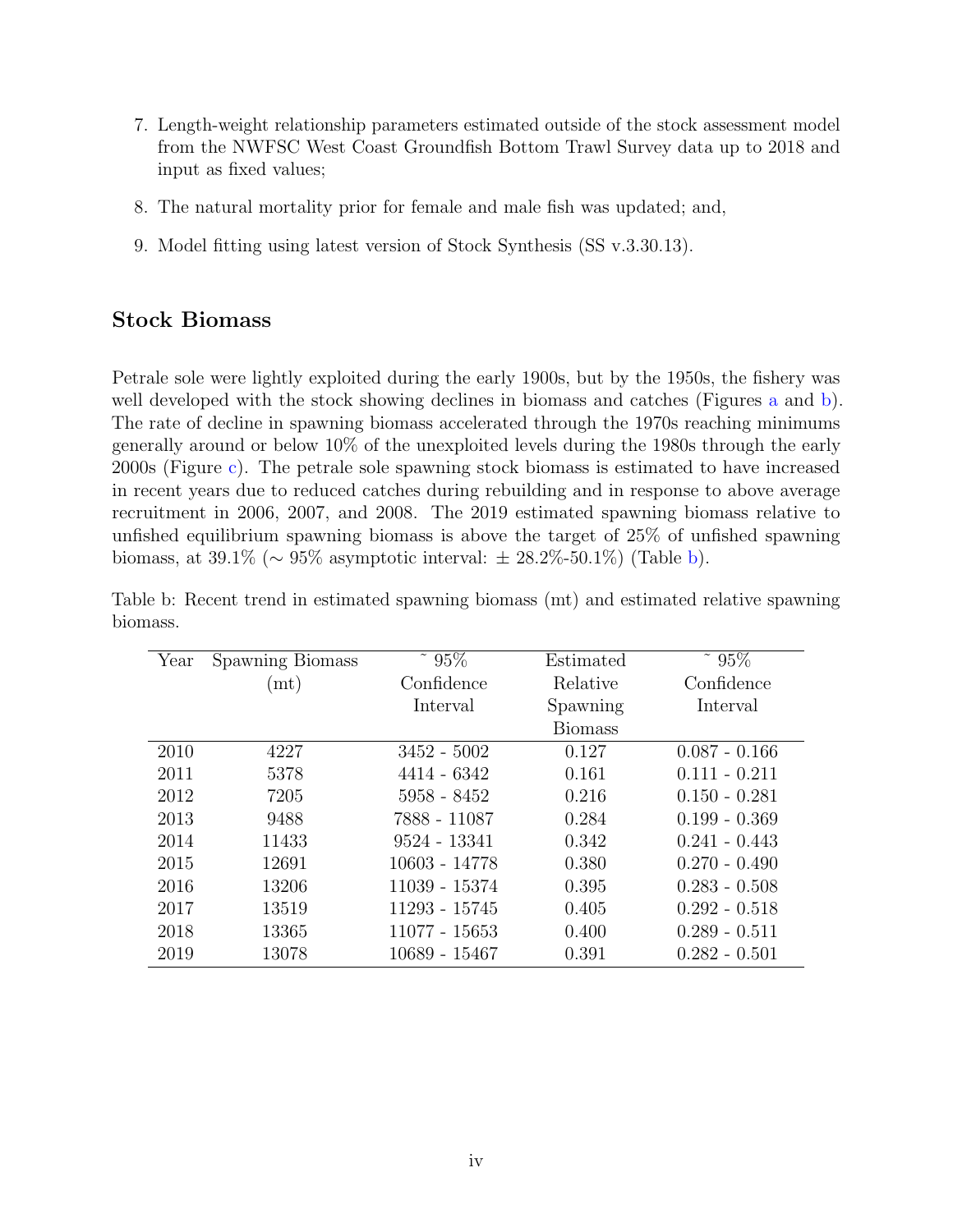

#### Spawning biomass (mt) with ~95% asymptotic intervals

Figure b: Estimated time-series of spawning biomass trajectory (circles and line: median; light broken lines: 95% credibility intervals) for the base assessment model.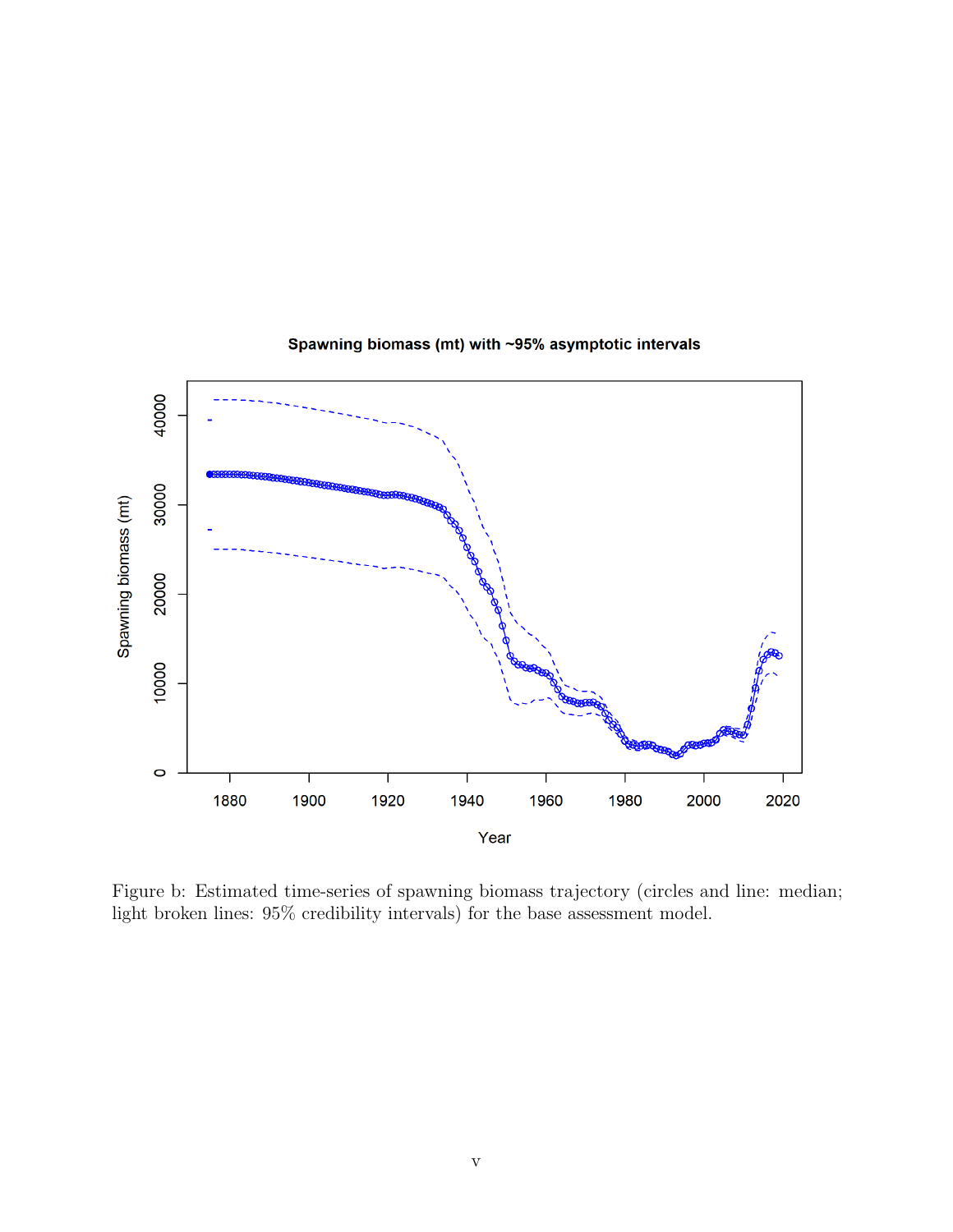

#### %unfished with ~95% asymptotic intervals

Figure c: Estimated time-series of relative spawning biomass (depletion) (circles and line: median; light broken lines: 95% credibility intervals) for the base assessment model.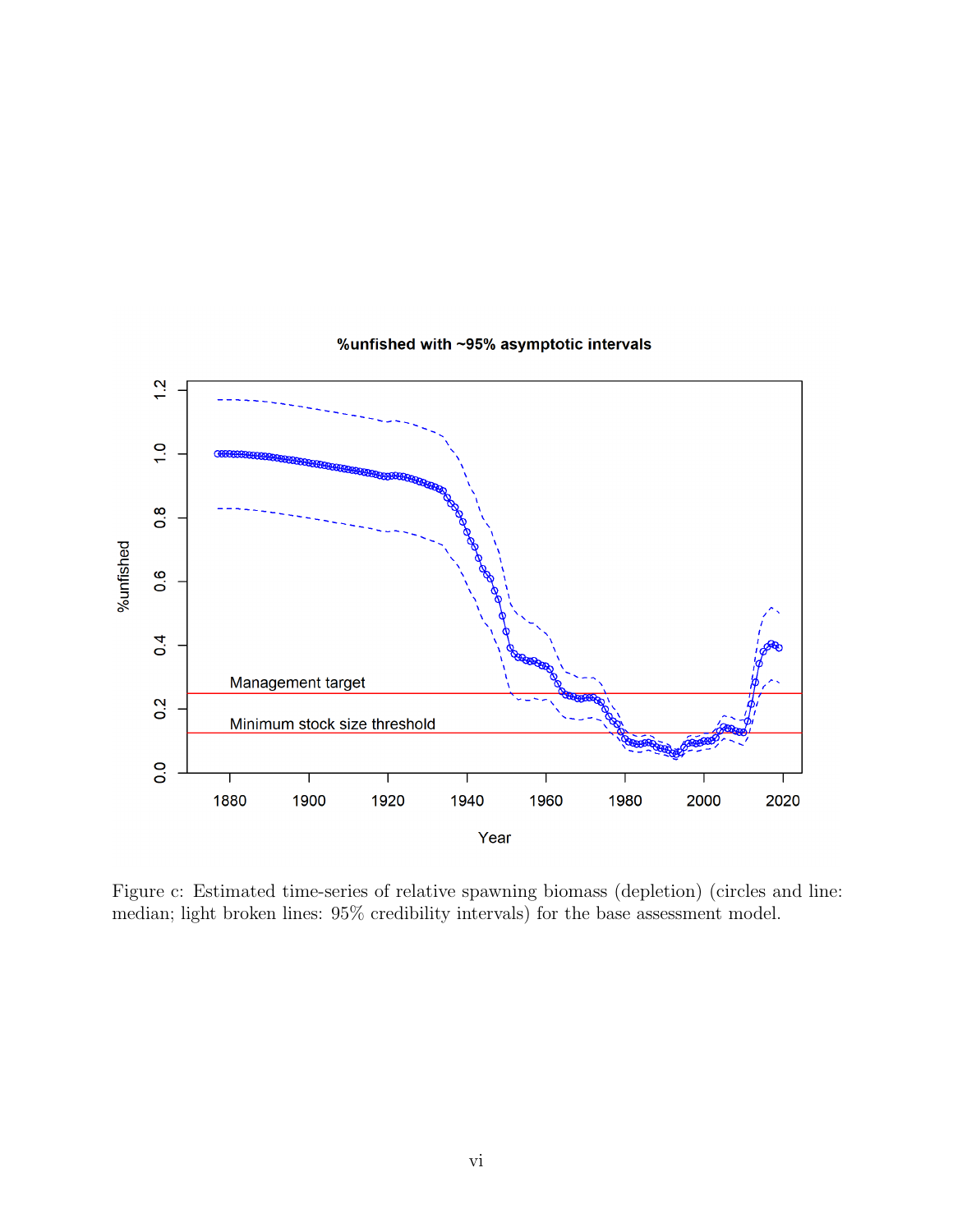## Recruitment

Annual recruitment was treated as stochastic, and estimated as annual deviations from log-mean recruitment where mean recruitment is the fitted Beverton-Holt stock recruitment curve. The time-series of estimated recruitments shows a relationship with the decline in spawning biomass, punctuated by larger recruitments in 2006, 2007, and 2008 (Figure d). However, recruitment in recent years (2013 - 2017) is estimated to be less than the expected mean recruitment indicating an absence of strong incoming recruitment (Table c).

The five largest estimated recruitments estimated within the model (in ascending order) occurred in 2006, 1998, 1966, 2007, and 2008. The four lowest recruitments estimated within the model (in ascending order) occurred in 1986, 1992, 1987, and 2003.

Table c: Recent estimated trend in recruitment and estimated recruitment deviations determined from the base model. The recruitment deviations for 2018 and 2019 were fixed at zero within the model.

| Year | Estimated   | ~ $95\%$ Confidence | Estimated   | 95% Confidence   |
|------|-------------|---------------------|-------------|------------------|
|      | Recruitment | Interval            | Recruitment | Interval         |
|      |             |                     | Devs.       |                  |
| 2010 | 12637       | $8002 - 19956$      | $-0.134$    | $-0.446 - 0.177$ |
| 2011 | 15344       | 9888 - 23810        | $-0.002$    | $-0.288 - 0.283$ |
| 2012 | 22946       | 15296 - 34420       | 0.339       | $0.097 - 0.581$  |
| 2013 | 13483       | 8315 - 21863        | $-0.239$    | $-0.610 - 0.132$ |
| 2014 | 13529       | 8178 - 22379        | $-0.261$    | $-0.660 - 0.138$ |
| 2015 | 12792       | 7177 - 22801        | $-0.330$    | $-0.817 - 0.158$ |
| 2016 | 16460       | 8550 - 31688        | $-0.102$    | $-0.674 - 0.469$ |
| 2017 | 16517       | 7577 - 36006        | $-0.122$    | $-0.853 - 0.610$ |
| 2018 | 19018       | 8362 - 43254        | 0.000       | $-0.784 - 0.784$ |
| 2019 | 18972       | 8346 - 43127        | 0.000       | $-0.784 - 0.784$ |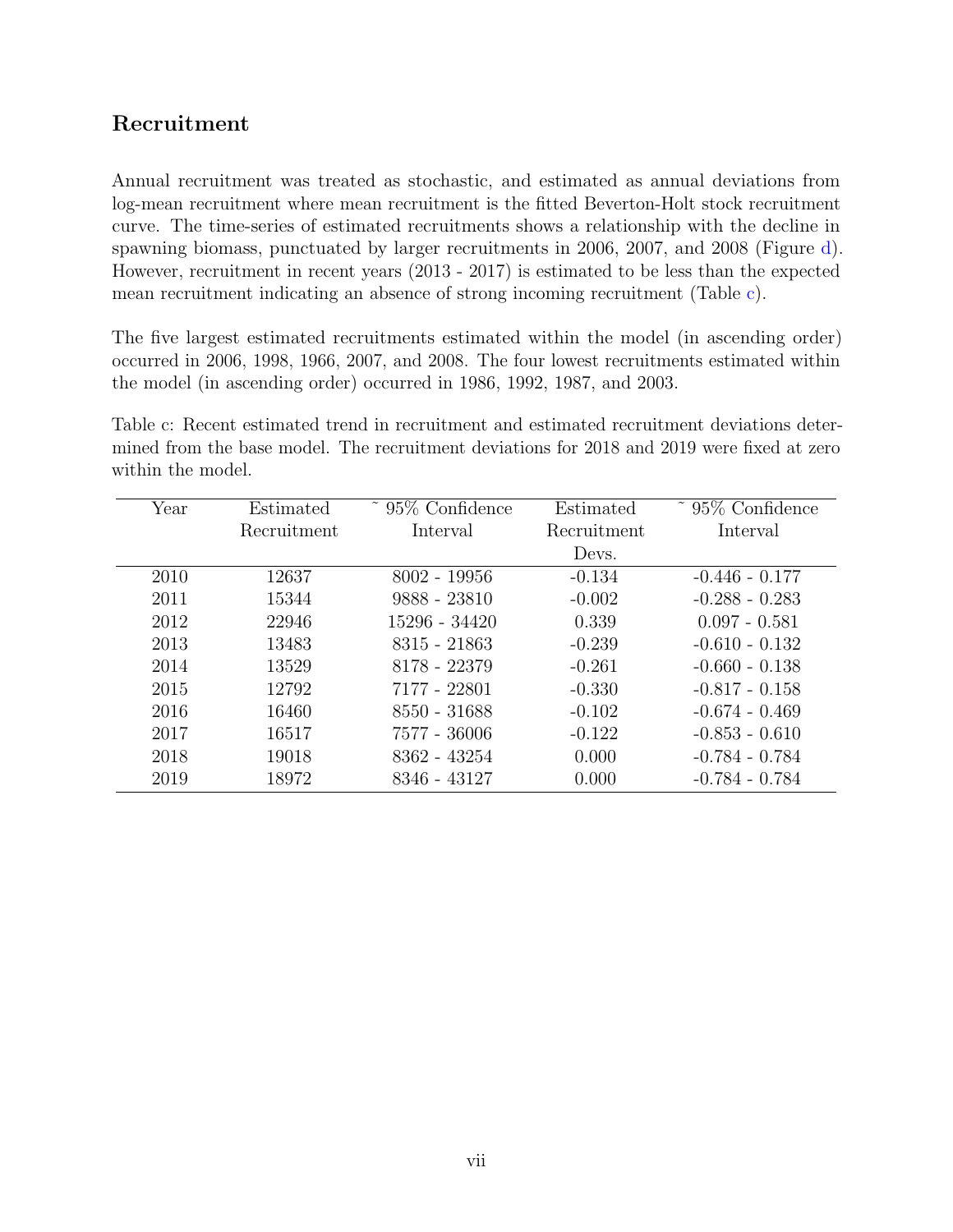

#### Age-0 recruits (1,000s) with ~95% asymptotic intervals

Figure d: Time-series of estimated petrale sole recruitments for the base model with 95% confidence or credibility intervals.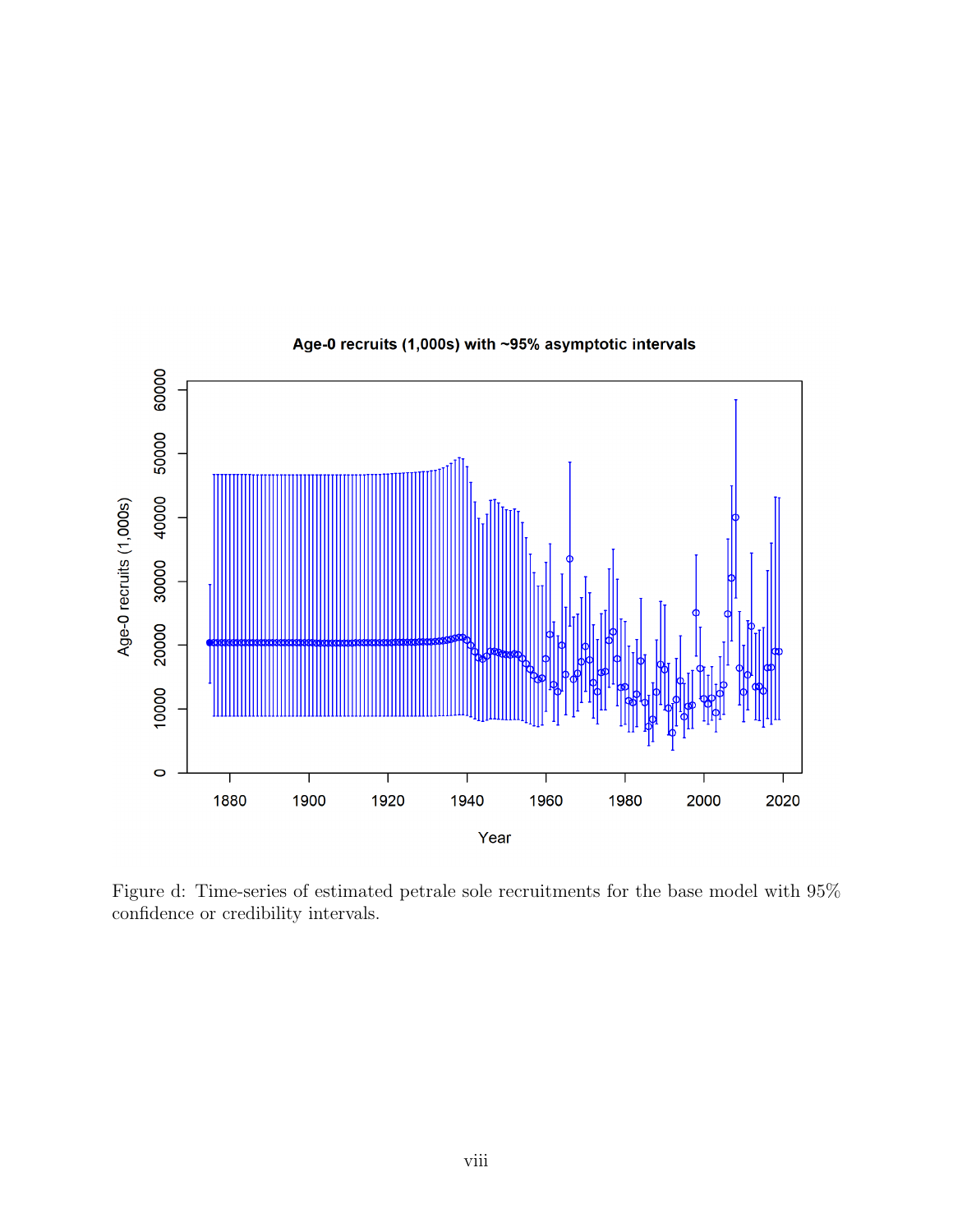## Exploitation Status

The relative spawning biomass of petrale sole was estimated to have dropped below the management target (25%) for the first time in 1965. The stock continued to decline and first fell below the minimum stock size threshold level of 12.5% in 1980 (although, at the time the management target and thresholds were not set at the current values of 25% and 12.5%). The relative spawning biomass remained around the threshold stock size until approximately 2010, with the stock reaching its lowest relative spawning biomass level in 1993 at 5.8%. In 2009 petrale sole was formally declared overfished. Fishing mortality rates sharply declined during the rebuilding period, relative to previous year rates, which exceeded the target (Figure e). After reduced harvests, the 2015 update stock assessment estimated the stock to have rebuilt to the management target (25%) in 2014. This update estimates that the relative spawning biomass exceeded 25% in 2013 with harvest rates in the most recent years remaining under of the target rate (Table d and Figures e and f).

| Year | $1-SPR$ | $~^{\circ}$ 95% | Exploitation | $95\%$          |
|------|---------|-----------------|--------------|-----------------|
|      |         | Confidence      | Rate         | Confidence      |
|      |         | Interval        |              | Interval        |
| 2009 | 0.793   | $0.724 - 0.861$ | 0.232        | $0.190 - 0.273$ |
| 2010 | 0.570   | $0.469 - 0.670$ | 0.075        | $0.060 - 0.091$ |
| 2011 | 0.498   | $0.399 - 0.597$ | 0.051        | $0.041 - 0.061$ |
| 2012 | 0.515   | $0.419 - 0.612$ | 0.061        | $0.049 - 0.072$ |
| 2013 | 0.584   | $0.491 - 0.677$ | 0.092        | $0.076 - 0.108$ |
| 2014 | 0.578   | $0.485 - 0.670$ | 0.103        | $0.085 - 0.120$ |
| 2015 | 0.580   | $0.489 - 0.672$ | 0.110        | $0.092 - 0.129$ |
| 2016 | 0.549   | $0.458 - 0.640$ | 0.102        | $0.085 - 0.119$ |
| 2017 | 0.584   | $0.495 - 0.673$ | 0.122        | $0.102 - 0.143$ |
| 2018 | 0.573   | $0.484 - 0.662$ | 0.119        | $0.098 - 0.140$ |

Table d: Recent trend in spawning potential ratio 1-SPR and summary exploitation rate for age 3+ biomass for petrale sole.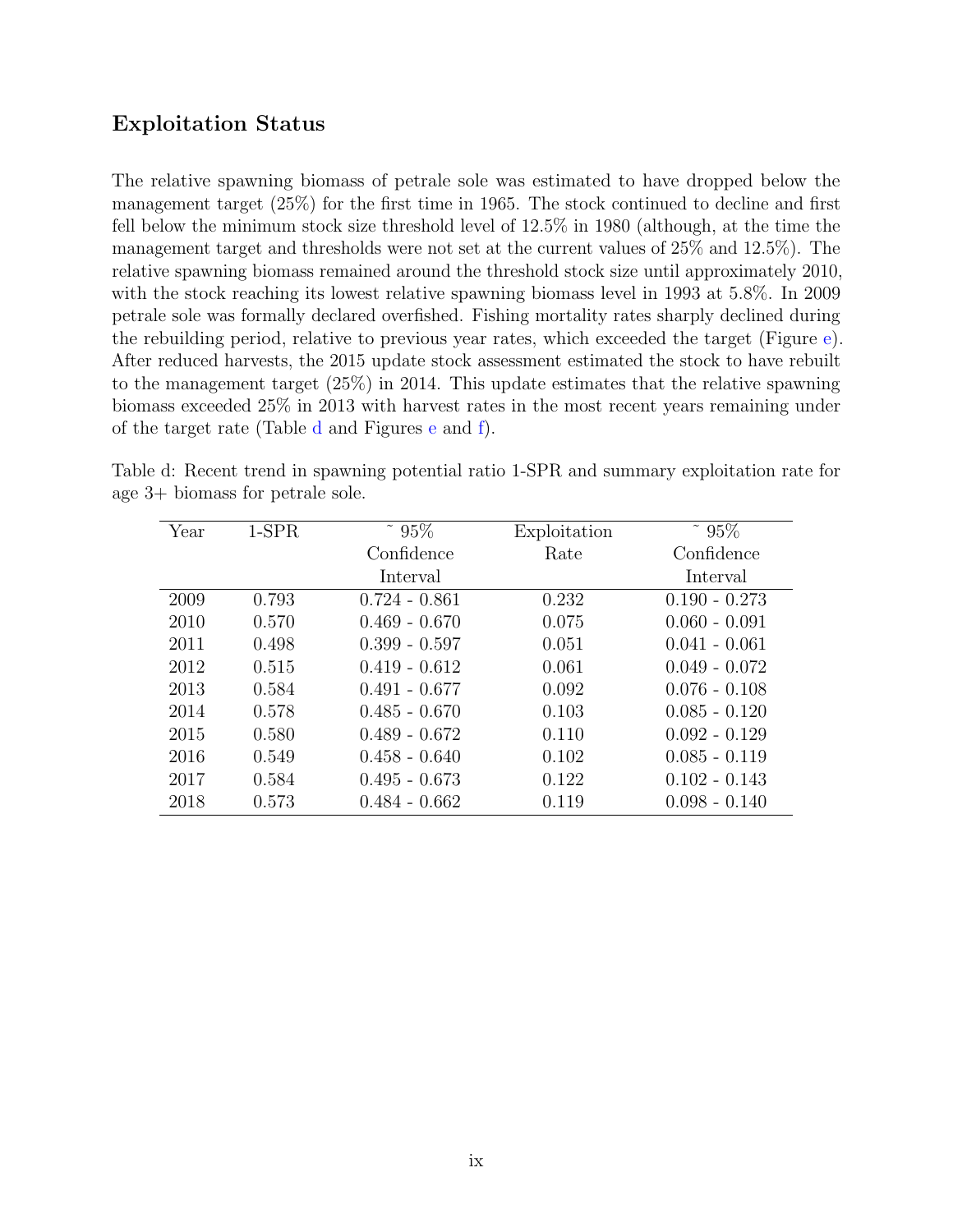

Figure e: Estimated relative spawning potential ratio 1-SPR for the base model. One minus SPR is plotted so that higher exploitation rates occur on the upper portion of the y-axis. The management target is plotted as a red horizontal line and values above this reflect harvests in excess of the overfishing proxy based on the SPR30% harvest rate. The last year in the time-series is 2018.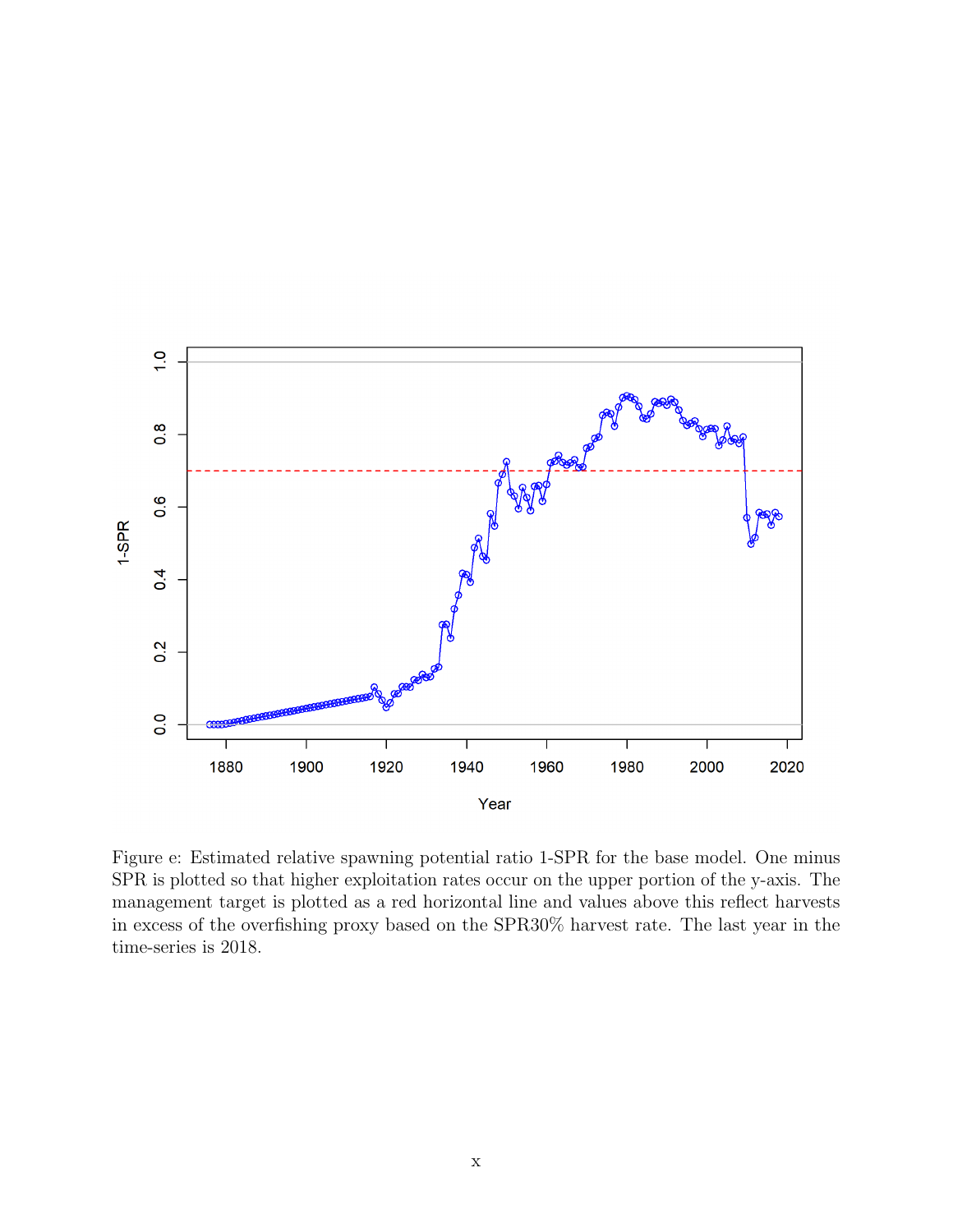

Figure f: Phase plot of estimated 1-SPR(%) vs. relative spawning biomass (B/Btarget) for the base case model. The red circle indicates 2018 estimated status and exploitation for petrale sole.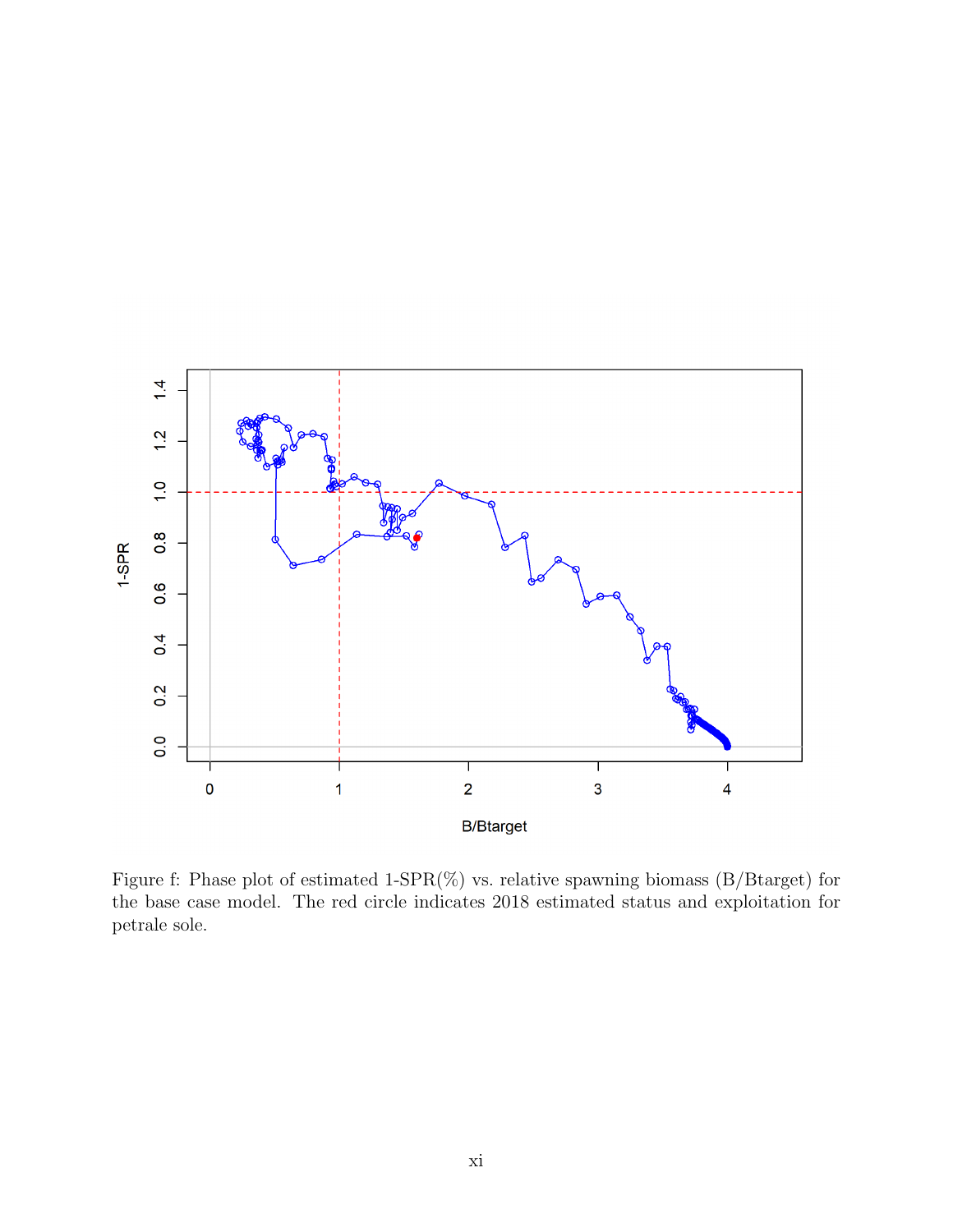## Ecosystem Considerations

Ecosystem factors have not been explicitly modeled in this assessment, but there are several aspects of the California current ecosystem that may impact petrale sole population dynamics and warrant further research. Castillo (1992) and Castillo et al. (1995) suggest that densityindependent survival of early life stages is low and show that offshore Ekman transportation of eggs and larvae may be an important source of variation in year-class strength in the Columbia INPFC area. The effects of the Pacific Decadal Oscillation on California current temperature and productivity (Mantua et al. 1997) may also contribute to non-stationary recruitment dynamics for petrale sole. The prevalence of a strong late 1990s year-class for many West Coast groundfish species suggests that environmentally driven recruitment variation may be correlated among species with relatively diverse life history strategies. Although current research efforts along these lines are limited, a more explicit exploration of ecosystem processes may be possible in future petrale sole stock assessments if resources are available for such investigations.

## Reference Points

This update stock assessment estimates that the spawning biomass of petrale sole is above the management target. Due to reduced landings and a series of above average recruitments (2006, 2007, and 2008), an increasing trend in spawning biomass was estimated in the base model with a decline in the start of the year spawning biomass estimate in 2019. The estimated relative spawning biomass in 2019 is  $39.1\%$  ( $\sim 95\%$  asymptotic interval:  $\pm 28.2\%$ -50.1%), corresponding to an spawning biomass of 13,078 mt (∼ 95% asymptotic interval: 10,689-15,467 mt) (Table e). Unfished age 3+ biomass was estimated to be 54,086.6 mt in the base model.

The target spawning biomass based on the biomass target  $(SB_{25\%})$  is 8,351.5 mt, with an equilibrium catch of 3,148.5 mt (Table e). Equilibrium yield at the proxy  $F_{MSY}$  harvest rate corresponding to  $SPR_{30\%}$  is 3,135.2 mt. Estimated MSY catch is at a 3,156.7 spawning biomass of 7,563.3 mt (22.6% relative spawning biomass).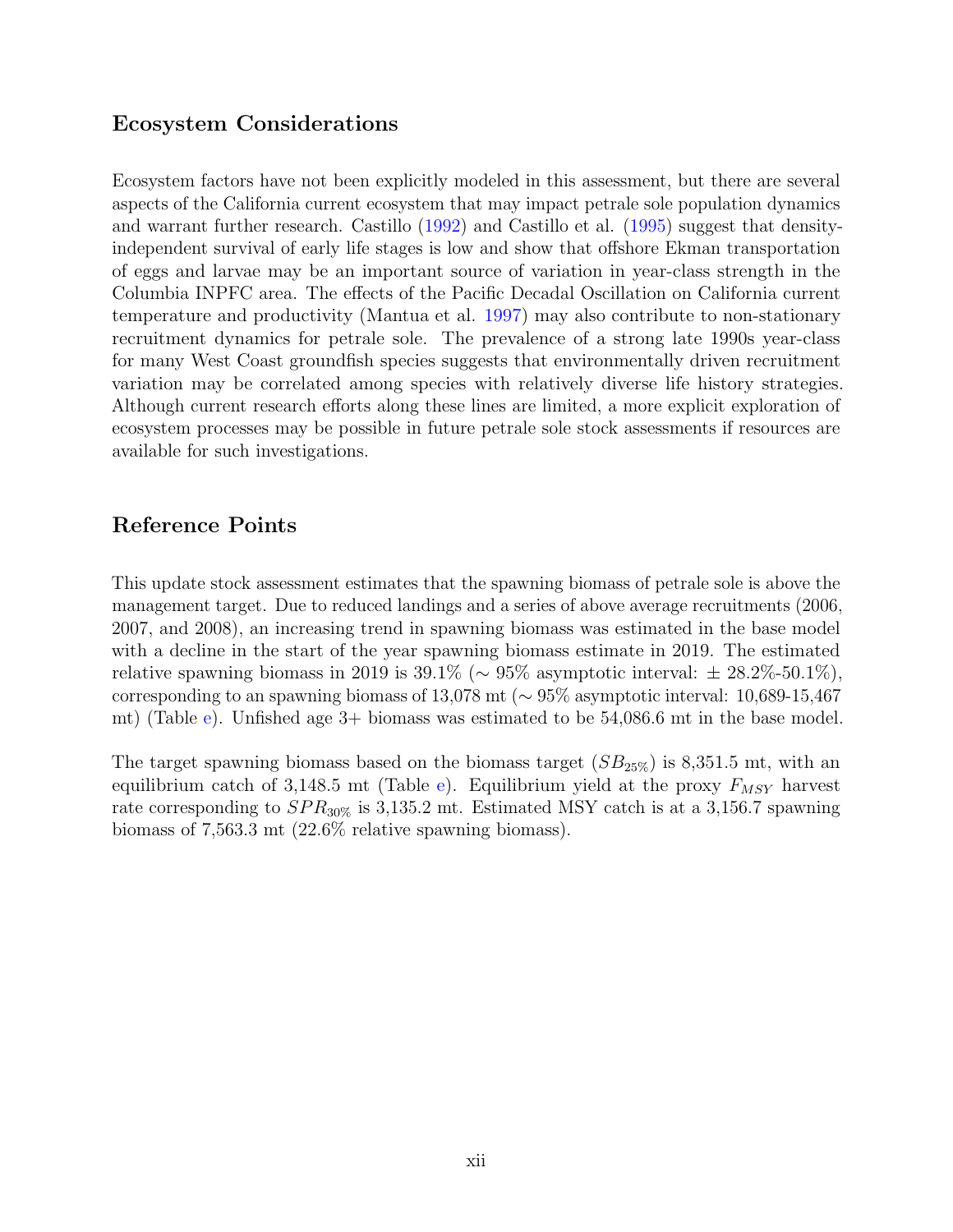| Quantity                                           | Estimate | ${\sim}2.5\%$ | ${\sim}97.5\%$ |
|----------------------------------------------------|----------|---------------|----------------|
|                                                    |          | Confi-        | Confi-         |
|                                                    |          | dence         | dence          |
|                                                    |          | Interval      | Interval       |
| Unfished spawning biomass (mt)                     | 33405.9  | 27188.1       | 39623.7        |
| Unfished age $3+$ biomass (mt)                     | 54086.6  | 45524.9       | 62648.3        |
| Unfished recruitment (R0, thousands)               | 20361.1  | 12720.2       | 28002          |
| Spawning biomass $(2019 \text{ mt})$               | 13077.7  | 10688.8       | 15466.6        |
| Relative spawning biomass (depletion) (2019)       | 0.391    | 0.282         | 0.501          |
| Reference points based on SB <sub>25%</sub>        |          |               |                |
| Proxy spawning biomass $(B_{25\%})$                | 8351.5   | 6797          | 9905.9         |
| SPR resulting in $B_{25\%}$ (SPR <sub>B25%</sub> ) | 0.285    | 0.26          | 0.31           |
| Exploitation rate resulting in $B_{25\%}$          | 0.182    | 0.163         | $0.2\,$        |
| Yield with $SPR_{B25\%}$ at $B_{25\%}$ (mt)        | 3148.5   | 2887.6        | 3409.4         |
| Reference points based on SPR proxy for MSY        |          |               |                |
| Spawning biomass                                   | 8866.2   | 6954.6        | 10777.7        |
| $SPR_{30\%}$                                       |          |               |                |
| Exploitation rate corresponding to $SPR_{30\%}$    | 0.173    | 0.147         | 0.198          |
| Yield with $SPR_{30\%}$ at $SB_{SPR}$ (mt)         | 3135.2   | 2849.4        | 3420.9         |
| Reference points based on estimated MSY values     |          |               |                |
| Spawning biomass at $MSY$ ( $SB_{MSY}$ )           | 7563.3   | 5677.6        | 9448.9         |
| $SPR_{MSY}$                                        | 0.263    | 0.202         | 0.323          |
| Exploitation rate at MSY                           | 0.196    | 0.166         | 0.227          |
| $MSY$ (mt)                                         | 3156.7   | 2909.6        | 3403.8         |

Table e: Summary of reference points and management quantities for the base case.

## Management Performance

The 2009 stock assessment estimated petrale sole to be at 11.6% of unfished spawning stock biomass. Based on the 2009 stock assessment, the 2010 coast-wide ACL was reduced to 1,200 mt to reflect the overfished status of the stock and the 2011 coast-wide overfishing limit (OFL) and ACL were set at 1,021 mt and 976 mt, respectively (Table f).

Recent coast-wide annual landings have not exceeded the ACL. The 2009, 2011, and 2013 full assessments estimated that petrale sole have been below the management target since the 1960s and below the overfished threshold between the early 1980s and 2009 with fishing mortality rates in excess of the current F-target for flatfish of  $SPR_{30\%}$ . The 2015 update assessment estimated that the stock had recovered with the relative spawning biomass exceeding the management target.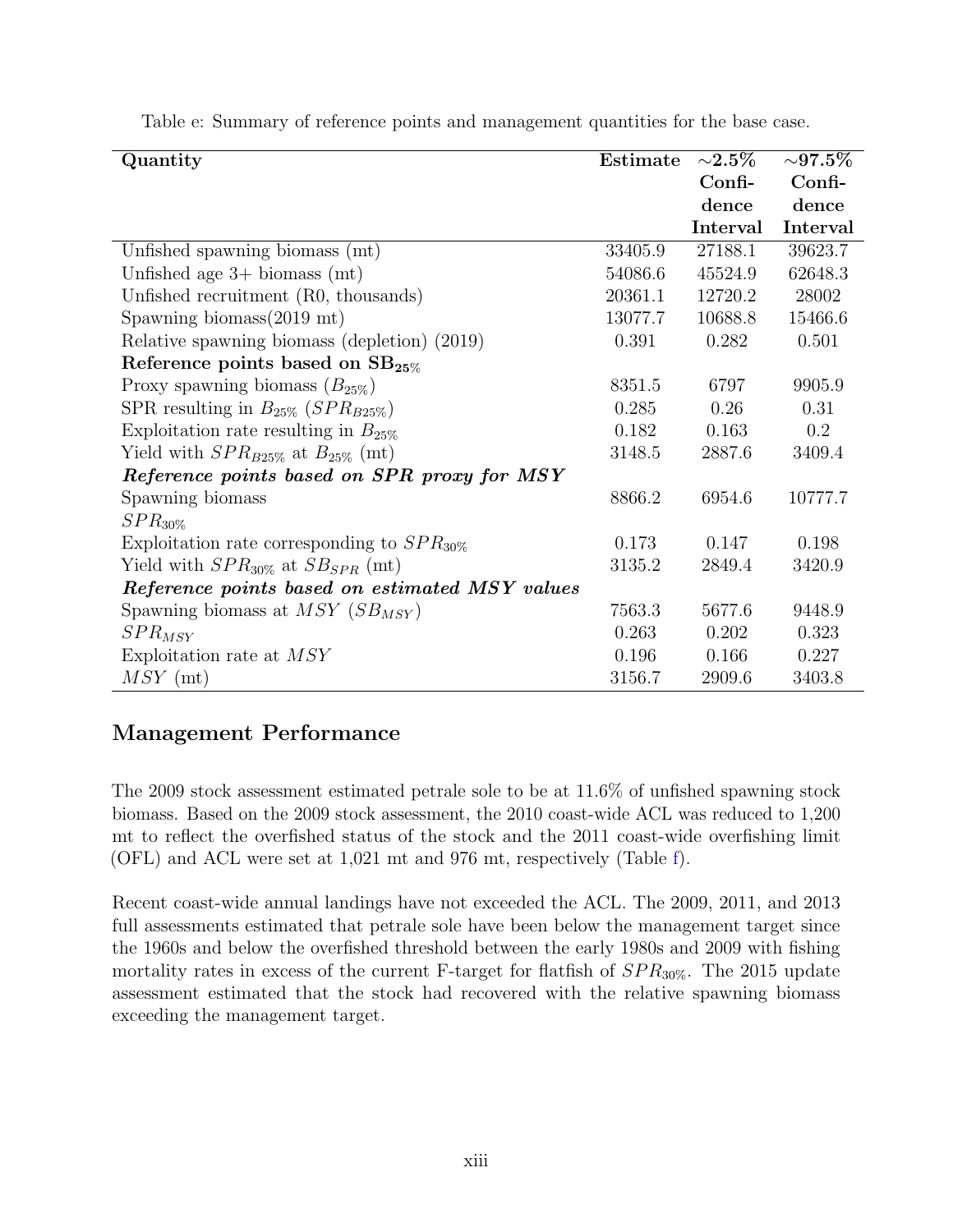Table f: Recent trend in total catch and landings (mt) relative to the management guidelines. Estimated total catch reflect the landings plus the model estimated discarded biomass based on discard rate data.

| Year | OFL (mt; ABC)     | $ACL$ (mt; $OY$   | Total Landings | Estimated   |
|------|-------------------|-------------------|----------------|-------------|
|      | prior to $2011$ ) | prior to $2011$ ) | (m t)          | Total Catch |
|      |                   |                   |                | (m t)       |
| 2009 | 2811              | 2433              | 2209           | 2334        |
| 2010 | 2751              | 1200              | 755            | 869         |
| 2011 | 1021              | 976               | 768            | 785         |
| 2012 | 1275              | 1160              | 1135           | 1153        |
| 2013 | 2711              | 2592              | 1967           | 1995        |
| 2014 | 2774              | 2652              | 2373           | 2392        |
| 2015 | 3073              | 2816              | 2686           | 2704        |
| 2016 | 3208              | 2910              | 2506           | 2523        |
| 2017 | 3208              | 3136              | 3008           | 3026        |
| 2018 | 3152              | 3013              | 2840           | 2857        |

## Unresolved Problems and Major Uncertainties

Parameter uncertainty is explicitly captured in the asymptotic confidence intervals reported throughout this assessment for key parameters and management quantities. These intervals reflect the uncertainty in the model fit to the data sources included in the assessment, but do not include uncertainty associated with alternative model configurations, weighting of data sources (a combination of input sample sizes and relative weighting of likelihood components), or fixed parameters.

There are a number of major uncertainties regarding model parameters that have been explored via sensitivity analysis. The most notable explorations involved the sensitivity of model estimates to:

- 1. The value of natural mortality by sex.
- 2. The current sex ratio between female and males in the population of petrale sole.
- 3. Fecundity estimates based upon new research for petrale sole and measured differences in fecundity between northern and southern fish.
- 4. Changes in the model estimates based on alternative data weighting approaches.

Additionally, a reconstructed historical Washington catch history has not been included in the petrale sole stock assessment. Washington state is currently undergoing efforts to determine historical catches for petrale sole and the next stock assessment is likely to incorporate these new historical catch estimates.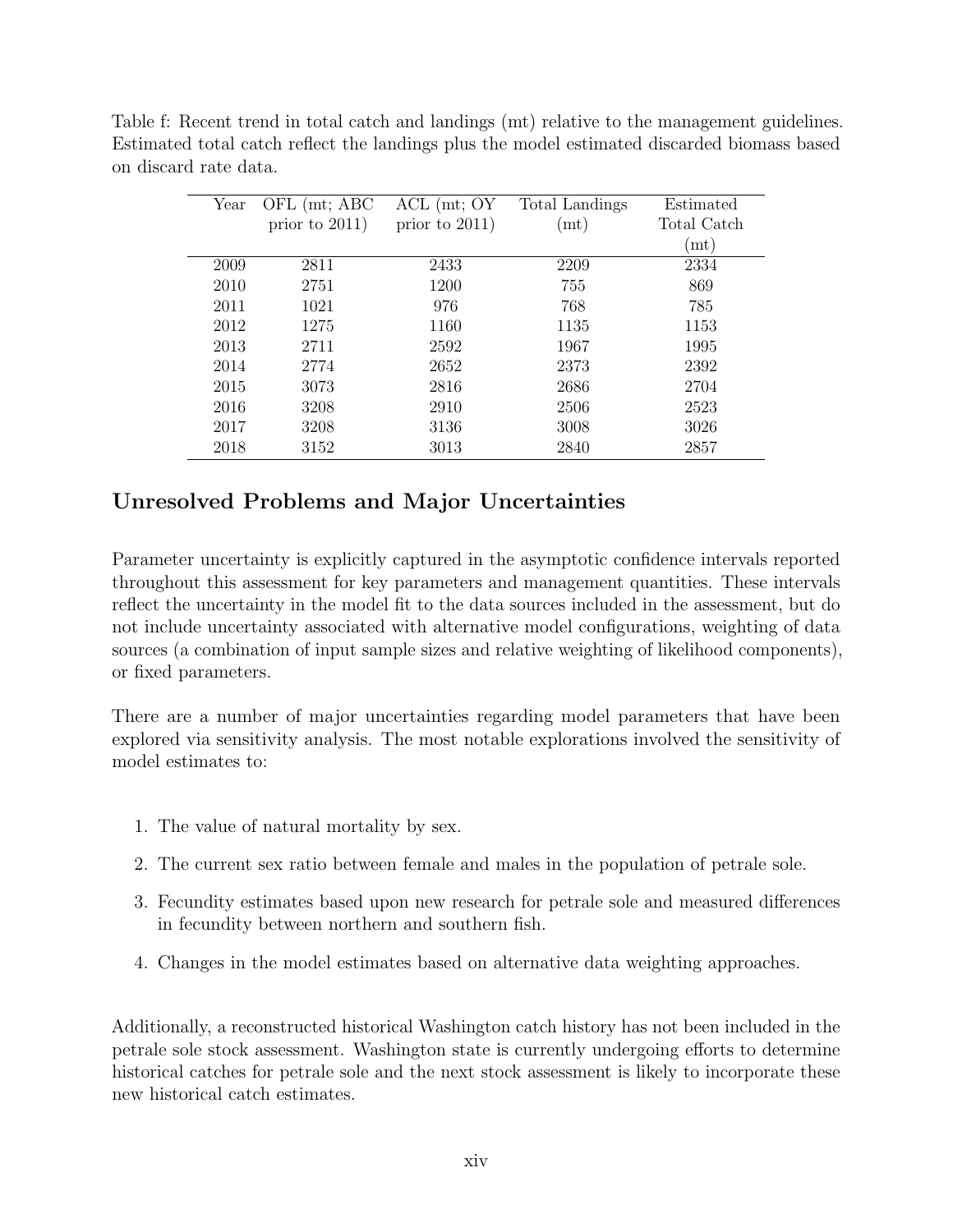## Decision Table

The forecast of stock abundance and yield was developed using the base model. The total catches in 2019 and 2020 are set at values provided by the Groundfish Management Team (GMT) of the PFMC at 2908 and 2845 mt, respectively. The management adopted ACL values for these years are 2921 and 2857 mt. The exploitation rate for 2021 and beyond is based upon an SPR of 30% and the 25:5 harvest control rule. The average exploitation rates, across recent years, by fleet as provided by the GMT were used to distribute catches during the forecast period.

Uncertainty in the forecasts is based upon the three states of nature based on the likelihood profile of female natural mortality  $(M)$ . The low and high values for natural mortality were chosen using a change of 1.2 negative log-likelihood units (75% interval) from the minimum value to correspond midpoints of the lower 25% probability and upper 25% probability regions from the base model. Based on the profile the range of uncertainty around natural mortality were selected at a low value of  $0.130 \text{ yr}^{-1}$  and high of  $0.185 \text{ yr}^{-1}$ .

Catches during the projection period under the current harvest control rule are projected to start at 4115 mt and decline over the projection period to 3093 mt, in the base model, as the stock declines towards that target spawning biomass (Table g). Across the low and high states of nature the under the current harvest control rule, the relative biomass (depletion) range between 0.24 - 0.34 by the end of the 12-year projection period (Table h).

Table g: Projections of potential OFL (mt) and ABC (mt) and the estimated spawning biomass and relative spawning biomass based on ABC removals. The 2019 and 2020 ABC and OFL values shown are based on current harvest specifications, rather than the updated model estimates.

| Year | OFL  | ABC  | Spawning Biomass | Relative       |
|------|------|------|------------------|----------------|
|      |      |      | (mt)             | <b>Biomass</b> |
| 2019 | 3042 | 2908 | 13078            | 0.391          |
| 2020 | 2976 | 2845 | 12558            | 0.376          |
| 2021 | 4402 | 4115 | 12019            | 0.360          |
| 2022 | 3936 | 3660 | 10799            | 0.323          |
| 2023 | 3634 | 3365 | 10038            | 0.300          |
| 2024 | 3470 | 3199 | 9655             | 0.289          |
| 2025 | 3402 | 3120 | 9523             | 0.285          |
| 2026 | 3392 | 3097 | 9527             | 0.285          |
| 2027 | 3406 | 3096 | 9580             | 0.287          |
| 2028 | 3425 | 3097 | 9635             | 0.288          |
| 2029 | 3442 | 3098 | 9677             | 0.290          |
| 2030 | 3452 | 3093 | 9701             | 0.290          |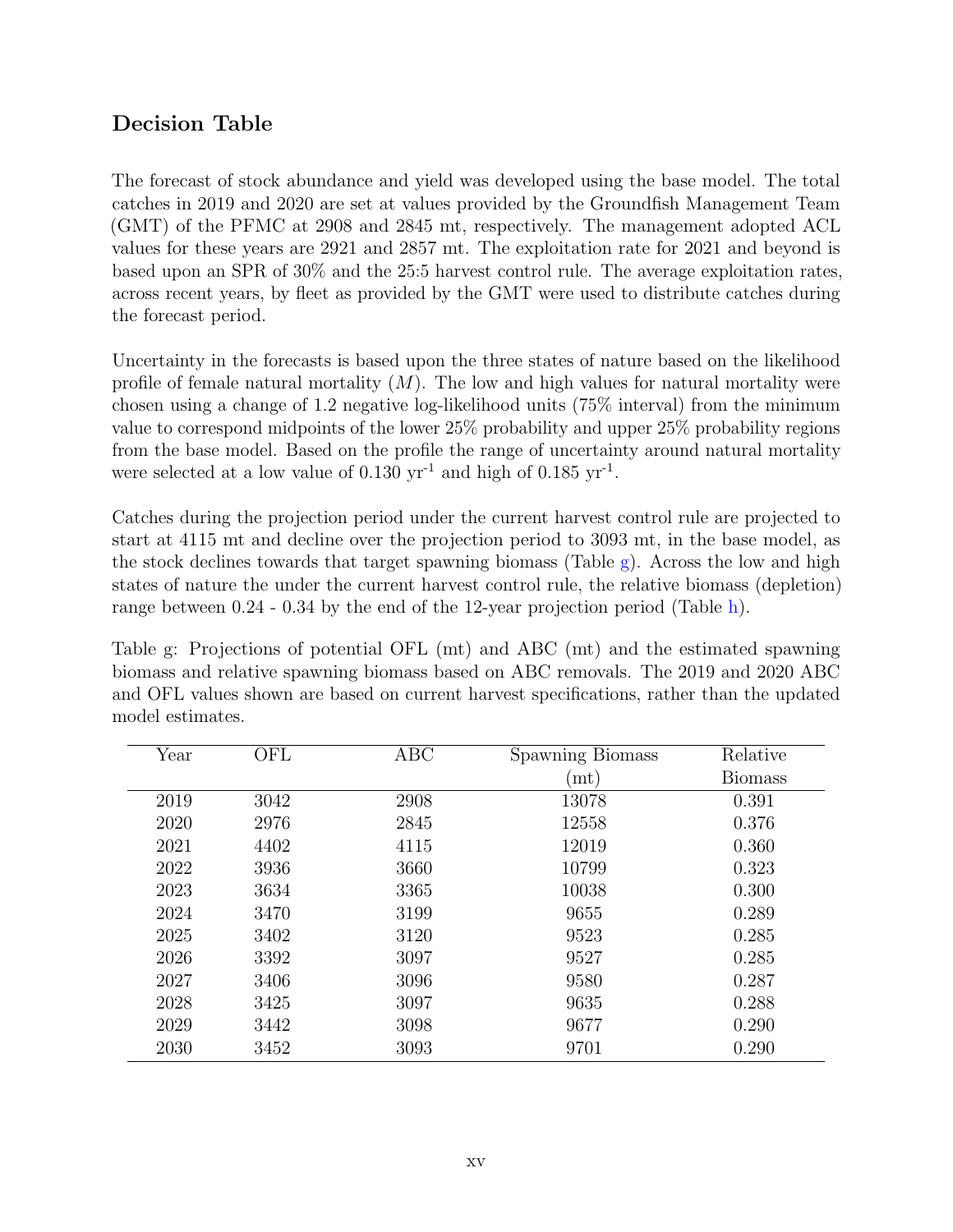Table h: Decision table summary of 10-year projections beginning in 2021 for alternate states of nature based on an axis of uncertainty about female natural mortality for the base model. The removals in 2019 and 2020 were set at the defined management specification of 2908 and 2845 mt, respectively, assuming full attainment. Columns range over low, mid, and high states of nature, and rows range over different assumptions of catch levels. The ABC catch stream is based on the equilibrium yield applying the SPR30 harvest rate.

|                   | States of nature         |       |                           |                    |                |                    |                |                    |
|-------------------|--------------------------|-------|---------------------------|--------------------|----------------|--------------------|----------------|--------------------|
|                   |                          |       | $M = 0.13$<br>$M = 0.159$ |                    |                |                    |                | $M = 0.185$        |
|                   | $\overline{\text{Year}}$ | Catch |                           | Spawning Depletion |                | Spawning Depletion |                | Spawning Depletion |
|                   |                          |       | <b>Biomass</b>            |                    | <b>Biomass</b> |                    | <b>Biomass</b> |                    |
|                   | 2021                     | 4115  | 11517                     | 0.308              | 12019          | 0.360              | 12572          | 0.414              |
|                   | 2022                     | 3660  | 10361                     | 0.277              | 10798          | 0.323              | 11279          | 0.371              |
|                   | 2023                     | 3365  | 9603                      | 0.257              | 10039          | 0.301              | 10502          | 0.346              |
| ABC               | 2024                     | 3199  | 9179                      | 0.246              | 9659           | 0.289              | 10140          | 0.334              |
|                   | 2025                     | 3120  | 8985                      | 0.241              | 9533           | 0.285              | 10046          | 0.331              |
|                   | 2026                     | 3097  | 8923                      | 0.239              | 9545           | 0.286              | 10088          | 0.332              |
|                   | 2027                     | 3096  | 8918                      | 0.239              | 9606           | 0.288              | 10173          | $0.335\,$          |
|                   | 2028                     | 3097  | 8929                      | 0.239              | 9671           | 0.289              | 10249          | 0.337              |
|                   | 2029                     | 3098  | 8938                      | 0.239              | 9720           | 0.291              | 10301          | 0.339              |
|                   | 2030                     | 3093  | 8939                      | 0.239              | 9752           | 0.292              | 10328          | 0.340              |
|                   | 2021                     | 3451  | 11517                     | 0.308              | 12019          | 0.360              | 12572          | 0.414              |
|                   | 2022                     | 3188  | 10764                     | 0.288              | 11193          | 0.335              | 11668          | 0.384              |
|                   | 2023                     | 3017  | 10286                     | 0.275              | 10697          | 0.320              | 11140          | 0.367              |
| <b>SPR</b>        | 2024                     | 2927  | 10052                     | 0.269              | 10486          | 0.314              | 10928          | 0.360              |
| $\text{target} =$ | 2025                     | 2891  | 9991                      | 0.268              | 10470          | 0.313              | 10926          | 0.360              |
| 0.34              | 2026                     | 2893  | 10028                     | 0.269              | 10556          | 0.316              | 11025          | 0.363              |
|                   | 2027                     | 2909  | 10103                     | 0.271              | 10675          | 0.320              | 11150          | 0.367              |
|                   | 2028                     | 2924  | 10184                     | 0.273              | 10790          | 0.323              | 11260          | 0.371              |
|                   | 2029                     | 2937  | 10257                     | 0.275              | 10886          | 0.326              | 11344          | 0.373              |
|                   | 2030                     | 2944  | 10318                     | 0.276              | 10961          | 0.328              | 11401          | $0.375\,$          |
|                   | 2021                     | 2690  | 11517                     | 0.308              | 12019          | 0.360              | 12572          | 0.414              |
|                   | 2022                     | 2592  | 11228                     | 0.301              | 11648          | 0.349              | 12115          | 0.399              |
|                   | 2023                     | 2537  | 11105                     | 0.297              | 11486          | 0.344              | 11906          | 0.392              |
| ${\rm SPR}$       | 2024                     | 2522  | 11140                     | 0.298              | 11519          | 0.345              | 11916          | $0.392\,$          |
| $\text{target} =$ | 2025                     | 2534  | 11287                     | 0.302              | 11680          | 0.350              | 12066          | 0.397              |
| 0.4               | 2026                     | 2567  | 11489                     | 0.308              | 11900          | 0.356              | 12274          | $0.404\,$          |
|                   | 2027                     | 2604  | 11702                     | 0.313              | 12127          | 0.363              | 12482          | 0.411              |
|                   | 2028                     | 2636  | 11905                     | 0.319              | 12334          | 0.369              | 12663          | 0.417              |
|                   | 2029                     | 2664  | 12088                     | 0.324              | 12513          | 0.375              | 12810          | 0.422              |
|                   | 2030                     | 2686  | 12248                     | 0.328              | 12664          | 0.379              | 12925          | 0.425              |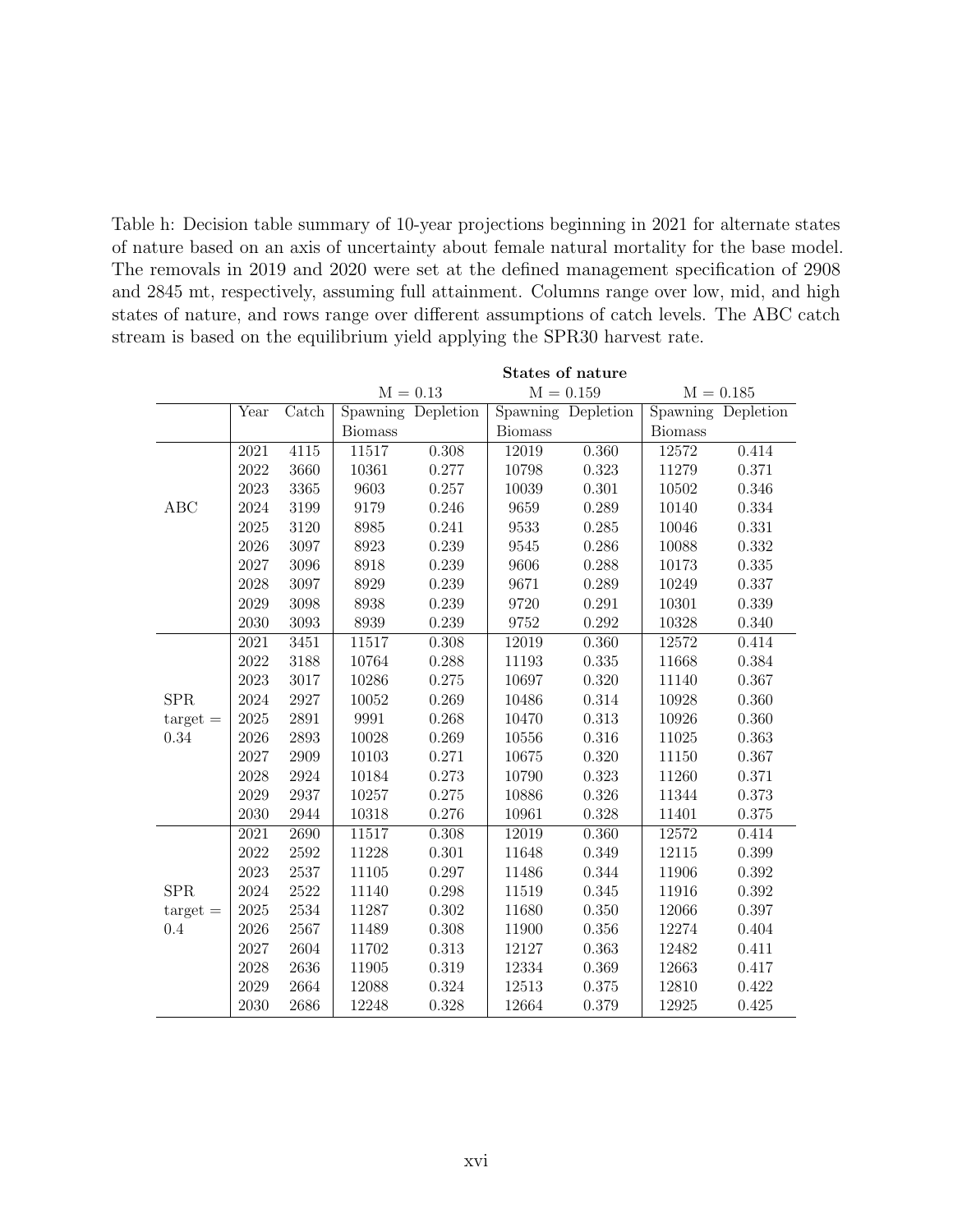## Research and Data Needs

Progress on a number of research topics and data issues would substantially improve the ability of this assessment to reliably and precisely model petrale sole population dynamics in the future:

- 1. In the past many assessments have derived historical catches independently. The states of California and Oregon have completed comprehensive historical catch reconstructions. At the time of this assessment, a comprehensive historical catch reconstruction is not available for Washington. Completion of a Washington catch reconstruction would provide the best possible estimated catch series that accounts for all the catch and better resolves historical catch uncertainty for flatfish as a group.
- 2. Due to limited data, new studies on the maturity at length or age for petrale sole would be beneficial.
- 3. Where possible, historical otolith samples aged using a combination of surface and break-and-burn methods should be re-aged using the break-and-burn method. Early surface read otoliths should also be re-aged using the break-and-burn method. Historical otoliths aged with a standard method will allow the further evaluation of the potential impacts of consistent under ageing using surface methods, changes in selectivity during early periods of time without any composition information, and potential changes in growth.
- 4. Studies on stock structure and movement of petrale sole, particularly with regard to the winter-summer spawning migration of petrale sole and the likely trans-boundary movement of petrale sole between U.S. and Canadian waters seasonally.
- 5. The extent of spatial variability on productivity processes such as growth, recruitment, and maturity is currently unknown and would benefit from further research.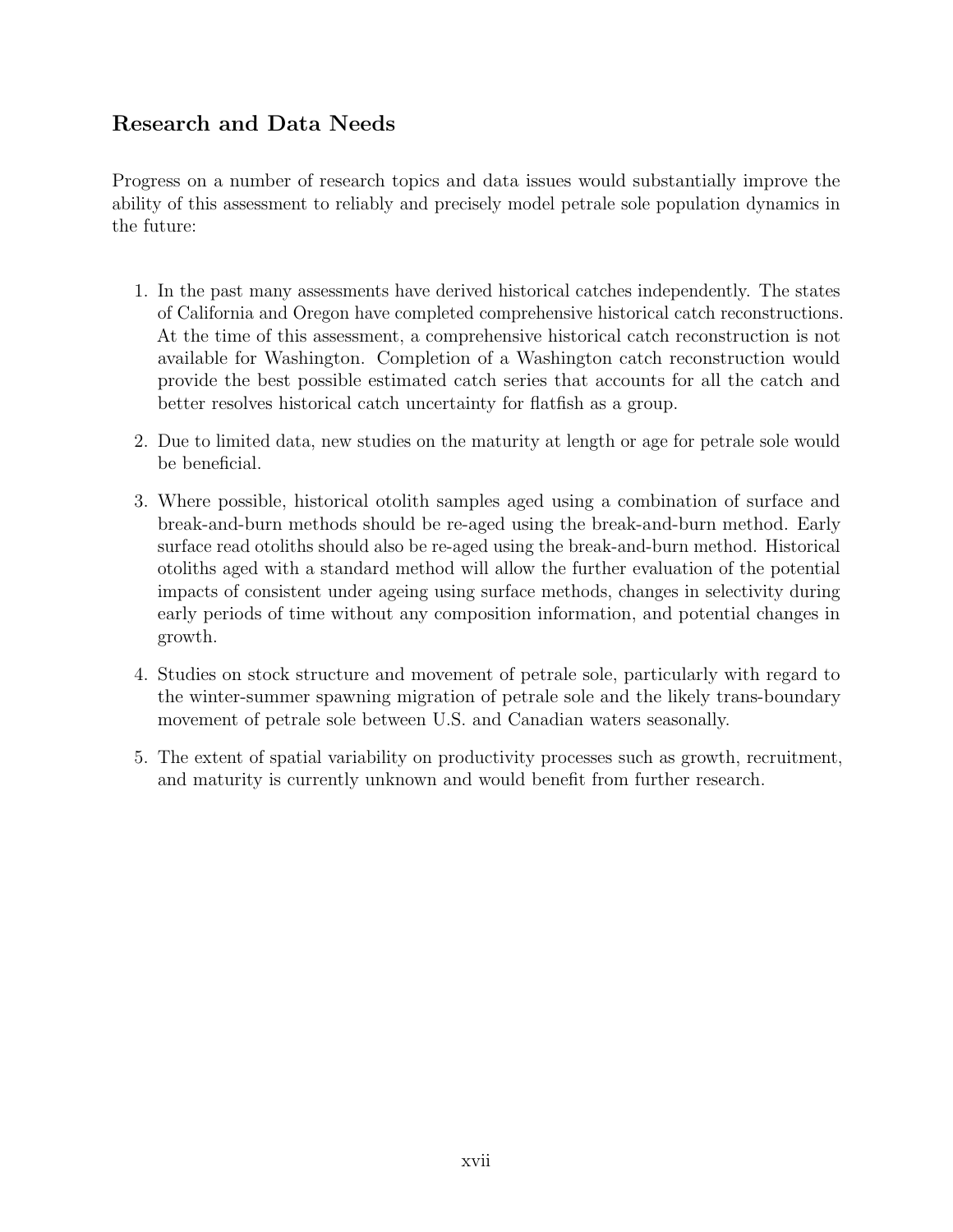| Quantity              | 2010            | 2011            | 2012            | 2013            | 2014            | 2015            | 2016              | 2017               | 2018            | 2019            |
|-----------------------|-----------------|-----------------|-----------------|-----------------|-----------------|-----------------|-------------------|--------------------|-----------------|-----------------|
| $OFL$ (mt)            | 2751            | 1021            | 1275            | 2711            | 2774            | 3073            | 3208              | 3208               | 3152            | 3042            |
| $ACL$ (mt)            | 1200            | 976             | 1160            | 2592            | 2652            | 2816            | 2910              | 3136               | 3013            | 2921            |
| Landings (mt)         | 755             | 768             | 1135            | 1967            | 2373            | 2686            | 2506              | 3008               | 2840            |                 |
| Total Est. Catch (mt) | 869             | 785             | 1153            | 1995            | 2392            | 2704            | 2523              | 3026               | 2857            |                 |
| $1\hbox{-}SPR$        | 0.570           | 0.498           | 0.515           | 0.584           | 0.578           | 0.580           | 0.549             | 0.584              | 0.573           |                 |
| Exploitation rate     | 0.075           | 0.051           | 0.061           | 0.092           | 0.103           | 0.110           | 0.102             | 0.122              | 0.119           |                 |
| Age $3+$ biomass (mt) | 11515.0         | 15463.3         | 18960.3         | 21683.2         | 23276.7         | 24487.5         | 24741.5           | 24774.1            | 23996.7         | 23350.8         |
| Spawning Biomass      | 4227            | 5378            | 7205            | 9488            | 11433           | 12691           | 13206             | 13519              | 13365           | 13078           |
| 95% CI                | $3452 - 5002$   | 4414 - 6342     | $5958 - 8452$   | 7888 - 11087    | 9524 - 13341    | 10603 - 14778   | $-15374$<br>11039 | 15745<br>11293 - 1 | 11077 - 15653   | 10689 - 15467   |
| Relative Depletion    | 0.127           | 0.161           | 0.216           | 0.284           | 0.342           | 0.380           | 0.395             | 0.405              | 0.400           | 0.391           |
| 95% CI                | $0.087 - 0.166$ | $0.111 - 0.211$ | $0.150 - 0.281$ | $0.199 - 0.369$ | $0.241 - 0.443$ | $0.270 - 0.490$ | $0.283 - 0.508$   | $0.292 - 0.518$    | $0.289 - 0.511$ | $0.282 - 0.501$ |
| Recruits              | 12637           | 15344           | 22946           | 13483           | 13529           | 12792           | 16460             | 16517              | 19018           | 18972           |
| 95% CI                | $8002 - 19956$  | 9888 - 23810    | 15296 - 34420   | 8315 - 21863    | 8178 - 22379    | 7177 - 22801    | 8550 - 31688      | 7577 - 36006       | 8362 - 43254    | 8346 - 43127    |

Table i: Base model results summary.